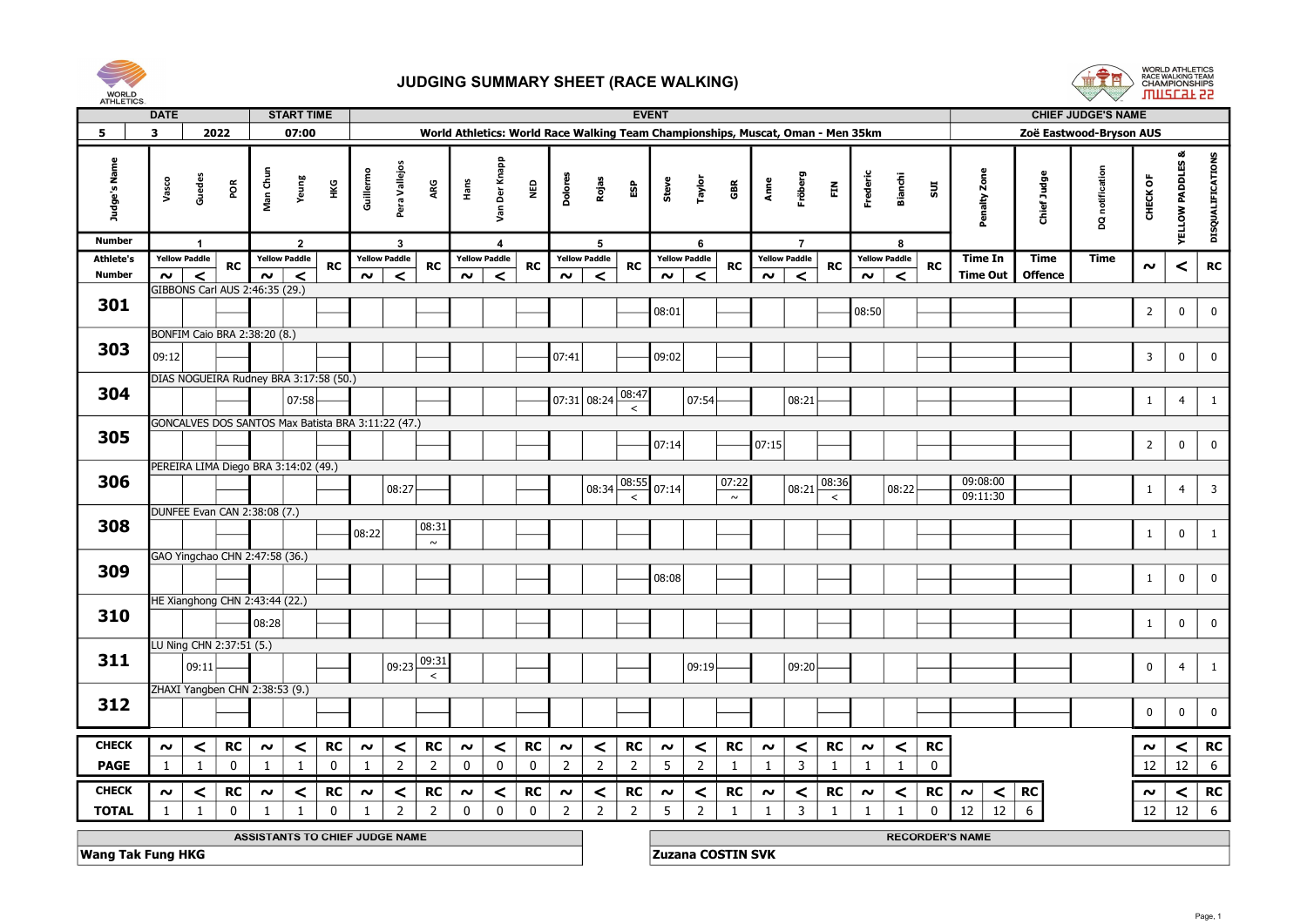



| AIRLEIRS.                     | <b>DATE</b>             |                                                |             |                                | <b>START TIME</b>       |                |                |                               |                |              |                                   |                |                                                                                 |                      |                 | <b>EVENT</b>   |                      |                          |                |                           |                            |                 |                         |              |                        |                | <b>CHIEF JUDGE'S NAME</b> |                 |                            |                   |
|-------------------------------|-------------------------|------------------------------------------------|-------------|--------------------------------|-------------------------|----------------|----------------|-------------------------------|----------------|--------------|-----------------------------------|----------------|---------------------------------------------------------------------------------|----------------------|-----------------|----------------|----------------------|--------------------------|----------------|---------------------------|----------------------------|-----------------|-------------------------|--------------|------------------------|----------------|---------------------------|-----------------|----------------------------|-------------------|
| 5                             | $\overline{\mathbf{3}}$ |                                                | 2022        |                                | 07:00                   |                |                |                               |                |              |                                   |                | World Athletics: World Race Walking Team Championships, Muscat, Oman - Men 35km |                      |                 |                |                      |                          |                |                           |                            |                 |                         |              |                        |                | Zoë Eastwood-Bryson AUS   |                 |                            |                   |
| Judge's Name<br><b>Number</b> | Vasco                   | Guedes<br>$\overline{1}$                       | PΩ          | Man Chu                        | Yeung<br>$\overline{2}$ | Нĸ             | Guillermo      | Pera Vallejos<br>$\mathbf{3}$ | ARG            | Hans         | Der Knapp<br>ទី<br>$\overline{4}$ | ēυ             | Dolores                                                                         | Rojas<br>5           | និ              | Steve          | Taylor<br>6          | GBR                      | Anne           | Fröberg<br>$\overline{7}$ | $\epsilon$                 | <b>Frederic</b> | Bianchi<br>8            | $\mathsf{S}$ | Penalty Zone           | Chief Judge    | DQ notification           | CHECK OF        | ಹ<br><b>YELLOW PADDLES</b> | DISQUALIFICATIONS |
| <b>Athlete's</b>              |                         | <b>Yellow Paddle</b>                           |             | <b>Yellow Paddle</b>           |                         |                |                | <b>Yellow Paddle</b>          |                |              | <b>Yellow Paddle</b>              |                |                                                                                 | <b>Yellow Paddle</b> |                 |                | <b>Yellow Paddle</b> |                          |                | <b>Yellow Paddle</b>      |                            |                 | <b>Yellow Paddle</b>    |              | Time In                | Time           | Time                      |                 |                            |                   |
| <b>Number</b>                 | $\sim$ $\mid$           | $\prec$                                        | RC          | $\sim$                         | $\prec$                 | <b>RC</b>      | $\sim$ $\mid$  | $\prec$                       | ${\sf RC}$     | $\sim$       | $\prec$                           | <b>RC</b>      | $\sim$                                                                          | $\prec$              | <b>RC</b>       | $\sim$         | $\prec$              | <b>RC</b>                | $\sim$         | $\prec$                   | <b>RC</b>                  | $\sim$          | $\prec$                 | <b>RC</b>    | Time Out               | <b>Offence</b> |                           | $\sim$          | $\prec$                    | RC                |
|                               |                         | ZHENHAO Wang CHN 2:40:46 (15.)                 |             |                                |                         |                |                |                               |                |              |                                   |                |                                                                                 |                      |                 |                |                      |                          |                |                           |                            |                 |                         |              |                        |                |                           |                 |                            |                   |
| 313                           |                         |                                                |             |                                |                         |                |                |                               |                |              |                                   |                |                                                                                 |                      |                 |                |                      |                          |                |                           | $107:15 \overline{)07:32}$ |                 |                         |              |                        |                |                           | $\mathbf 0$     | $\mathbf{1}$               | $\mathbf{1}$      |
|                               |                         |                                                |             |                                |                         |                |                |                               |                |              |                                   |                |                                                                                 |                      |                 |                |                      |                          |                |                           | $\prec$                    |                 |                         |              |                        |                |                           |                 |                            |                   |
| 315                           |                         | PINZON Diego COL 2:41:07 (16.)                 |             |                                |                         | 09:33          |                |                               |                |              |                                   |                |                                                                                 |                      | 07:32           |                |                      |                          |                |                           |                            |                 |                         |              |                        |                |                           |                 |                            |                   |
|                               |                         |                                                |             | 07:34                          |                         | $\sim$         |                |                               |                |              |                                   |                | 07:12                                                                           |                      | $\sim$          |                |                      |                          |                |                           |                            |                 |                         |              |                        |                |                           | $\overline{2}$  | $\bf{0}$                   | $\overline{2}$    |
|                               |                         | HLAVÁČ Vít CZE 2:43:14 (21.)                   |             |                                |                         |                |                |                               |                |              |                                   |                |                                                                                 |                      |                 |                |                      |                          |                |                           |                            |                 |                         |              |                        |                |                           |                 |                            |                   |
| 317                           |                         |                                                |             |                                |                         |                |                |                               |                |              |                                   |                |                                                                                 |                      |                 |                |                      |                          |                |                           |                            |                 |                         |              |                        |                |                           | $\pmb{0}$       | $\mathbf 0$                | $\mathbf 0$       |
|                               |                         |                                                |             |                                |                         |                |                |                               |                |              |                                   |                |                                                                                 |                      |                 |                |                      |                          |                |                           |                            |                 |                         |              |                        |                |                           |                 |                            |                   |
|                               |                         | AMORES CARUA Jhonatan Javier ECU 2:44:08 (24.) |             |                                |                         |                |                |                               |                |              |                                   |                |                                                                                 |                      |                 |                |                      |                          |                |                           |                            |                 |                         |              |                        |                |                           |                 |                            |                   |
| 318                           |                         |                                                |             |                                |                         |                |                |                               |                |              |                                   |                | 07:12                                                                           |                      | 07:21<br>$\sim$ | 08:17          |                      |                          |                |                           |                            |                 |                         |              |                        |                |                           | $\overline{2}$  | $\mathbf 0$                | $\mathbf{1}$      |
|                               |                         | BUSTAN JAPON Gonzalo Antonio ECU 2:58:04 (41.) |             |                                |                         |                |                |                               |                |              |                                   |                |                                                                                 |                      |                 |                |                      |                          |                |                           |                            |                 |                         |              |                        |                |                           |                 |                            |                   |
| 319                           |                         |                                                |             |                                |                         |                | 07:55          |                               |                |              |                                   |                |                                                                                 |                      |                 |                |                      |                          |                |                           |                            |                 |                         | 07:58        |                        |                |                           | $5\phantom{.0}$ |                            |                   |
|                               |                         |                                                |             | 07:34                          |                         |                |                |                               |                |              |                                   |                | 07:58                                                                           |                      |                 | 08:00          |                      |                          |                |                           |                            | 07:43           |                         | $\sim$       |                        |                |                           |                 | $\mathbf 0$                | 1                 |
|                               |                         | CHOCHO Andrés ECU DNF                          |             |                                |                         |                |                |                               |                |              |                                   |                |                                                                                 |                      |                 |                |                      |                          |                |                           |                            |                 |                         |              |                        |                |                           |                 |                            |                   |
| 320                           |                         |                                                |             | 07:43                          |                         | 08:13          |                |                               |                |              |                                   |                | 07:12                                                                           |                      | 07:32           |                |                      |                          |                | 07:45                     |                            |                 |                         |              |                        |                |                           | $\overline{2}$  | $\mathbf{1}$               | $\overline{2}$    |
|                               |                         | BERMÚDEZ Manuel ESP 2:42:55 (20.)              |             |                                |                         | $\sim$         |                |                               |                |              |                                   |                |                                                                                 |                      | $\sim$          |                |                      |                          |                |                           |                            |                 |                         |              |                        |                |                           |                 |                            |                   |
| 322                           |                         |                                                |             |                                |                         |                |                |                               |                |              |                                   |                |                                                                                 |                      |                 |                |                      |                          |                |                           |                            |                 |                         |              |                        |                |                           |                 |                            |                   |
|                               |                         |                                                |             |                                |                         |                |                | 08:13 09:15                   |                |              | $ 07:25 $ $\overline{08:1}$ 4     | $\prec$        |                                                                                 |                      |                 |                |                      |                          |                |                           |                            |                 |                         |              |                        |                |                           | $\mathbf{1}$    | $\overline{2}$             | 1                 |
|                               |                         | LÓPEZ Álvaro ESP 2:49:31 (37.)                 |             |                                |                         |                |                |                               |                |              |                                   |                |                                                                                 |                      |                 |                |                      |                          |                |                           |                            |                 |                         |              |                        |                |                           |                 |                            |                   |
| 324                           |                         |                                                |             |                                |                         |                |                |                               |                |              |                                   |                |                                                                                 |                      |                 |                |                      |                          |                |                           |                            |                 |                         |              |                        |                |                           | $\mathbf 0$     | $\mathbf 0$                | 0                 |
|                               |                         |                                                |             |                                |                         |                |                |                               |                |              |                                   |                |                                                                                 |                      |                 |                |                      |                          |                |                           |                            |                 |                         |              |                        |                |                           |                 |                            |                   |
| 325                           |                         | LÓPEZ Miguel Ángel ESP 2:37:27 (3.)            |             |                                |                         |                |                |                               |                |              |                                   |                |                                                                                 |                      |                 |                |                      |                          |                |                           |                            |                 |                         |              |                        |                |                           |                 |                            |                   |
|                               |                         |                                                |             |                                |                         |                |                |                               |                |              |                                   |                |                                                                                 |                      |                 | 07:50          |                      |                          |                |                           |                            |                 |                         |              |                        |                |                           | $\mathbf{1}$    | $\bf{0}$                   | $\mathbf 0$       |
|                               |                         | MARTÍN Álvaro ESP 2:36:54 (2.)                 |             |                                |                         |                |                |                               |                |              |                                   |                |                                                                                 |                      |                 |                |                      |                          |                |                           |                            |                 |                         |              |                        |                |                           |                 |                            |                   |
| 326                           | 09:03                   |                                                |             |                                |                         |                |                |                               |                |              |                                   |                |                                                                                 |                      |                 |                |                      |                          |                |                           |                            | 09:03           |                         |              |                        |                |                           | $\mathbf{3}$    |                            |                   |
|                               |                         |                                                |             |                                |                         |                |                |                               |                |              |                                   |                |                                                                                 |                      |                 | 09:18          |                      |                          |                |                           |                            |                 |                         |              |                        |                |                           |                 | $\bf{0}$                   | 0                 |
| <b>CHECK</b>                  |                         |                                                | <b>RC</b>   |                                | $\prec$                 | RC             |                |                               | <b>RC</b>      |              |                                   | RC             |                                                                                 |                      | RC              |                |                      | RC                       |                |                           | <b>RC</b>                  |                 |                         | <b>RC</b>    |                        |                |                           |                 |                            | <b>RC</b>         |
|                               | $\sim$                  | $\prec$                                        |             | $\sim$                         |                         |                | $\sim$         | $\prec$                       |                | $\sim$       | $\prec$                           |                | $\sim$                                                                          | $\prec$              |                 | $\sim$         | $\prec$              |                          | $\sim$         | $\prec$                   |                            | $\sim$          | $\vert$ $\vert$         |              |                        |                |                           | $\sim$          | $\prec$                    |                   |
| <b>PAGE</b>                   | $\mathbf{1}$            | $\overline{\mathbf{0}}$                        | $\mathbf 0$ | $\mathbf{3}$                   | $\mathbf 0$             | $\overline{2}$ | $\overline{2}$ | $\overline{1}$                | $\Omega$       | $\Omega$     | $\overline{1}$                    | $\overline{1}$ | $\overline{4}$                                                                  | $\mathbf 0$          | $\overline{3}$  | $\overline{4}$ | $\mathbf 0$          | $\mathbf 0$              | $\overline{0}$ | $\overline{2}$            | $\mathbf{1}$               | $\overline{2}$  | $\mathbf 0$             | $\mathbf{1}$ |                        |                |                           | 16              | $\overline{4}$             | 8                 |
| <b>CHECK</b>                  | $\sim$                  | $\prec$                                        | RC          | $\sim$                         | $\prec$                 | <b>RC</b>      | $\sim$         | $\prec$                       | <b>RC</b>      | $\sim$       | $\leq$                            | <b>RC</b>      | $\sim$                                                                          | $\prec$              | <b>RC</b>       | $\sim$         | $\prec$              | <b>RC</b>                | $\sim$         | $\prec$                   | <b>RC</b>                  | $\sim$          | $\vert$ $\vert$         | RC           | $\prec$<br>$\sim$      | RC             |                           | $\sim$          | $\prec$                    | <b>RC</b>         |
| <b>TOTAL</b>                  | $\overline{2}$          | 1                                              | $\mathbf 0$ | $\overline{a}$                 |                         | $\overline{2}$ | 3              | $\overline{3}$                | $\overline{z}$ | $\mathbf{0}$ | $\overline{1}$                    | $\overline{1}$ | 6                                                                               | $\overline{2}$       | 5               | 9              | $\overline{2}$       | $\overline{1}$           |                | 5                         | $\overline{2}$             | $\overline{3}$  | $\overline{\mathbf{1}}$ |              | 28<br>16               | $\vert$ 14     |                           | 28              | 16                         | 14                |
|                               |                         |                                                |             |                                |                         |                |                |                               |                |              |                                   |                |                                                                                 |                      |                 |                |                      |                          |                |                           |                            |                 |                         |              |                        |                |                           |                 |                            |                   |
|                               |                         |                                                |             | ASSISTANTS TO CHIEF JUDGE NAME |                         |                |                |                               |                |              |                                   |                |                                                                                 |                      |                 |                |                      |                          |                |                           |                            |                 |                         |              | <b>RECORDER'S NAME</b> |                |                           |                 |                            |                   |
| <b>Wang Tak Fung HKG</b>      |                         |                                                |             |                                |                         |                |                |                               |                |              |                                   |                |                                                                                 |                      |                 |                |                      | <b>Zuzana COSTIN SVK</b> |                |                           |                            |                 |                         |              |                        |                |                           |                 |                            |                   |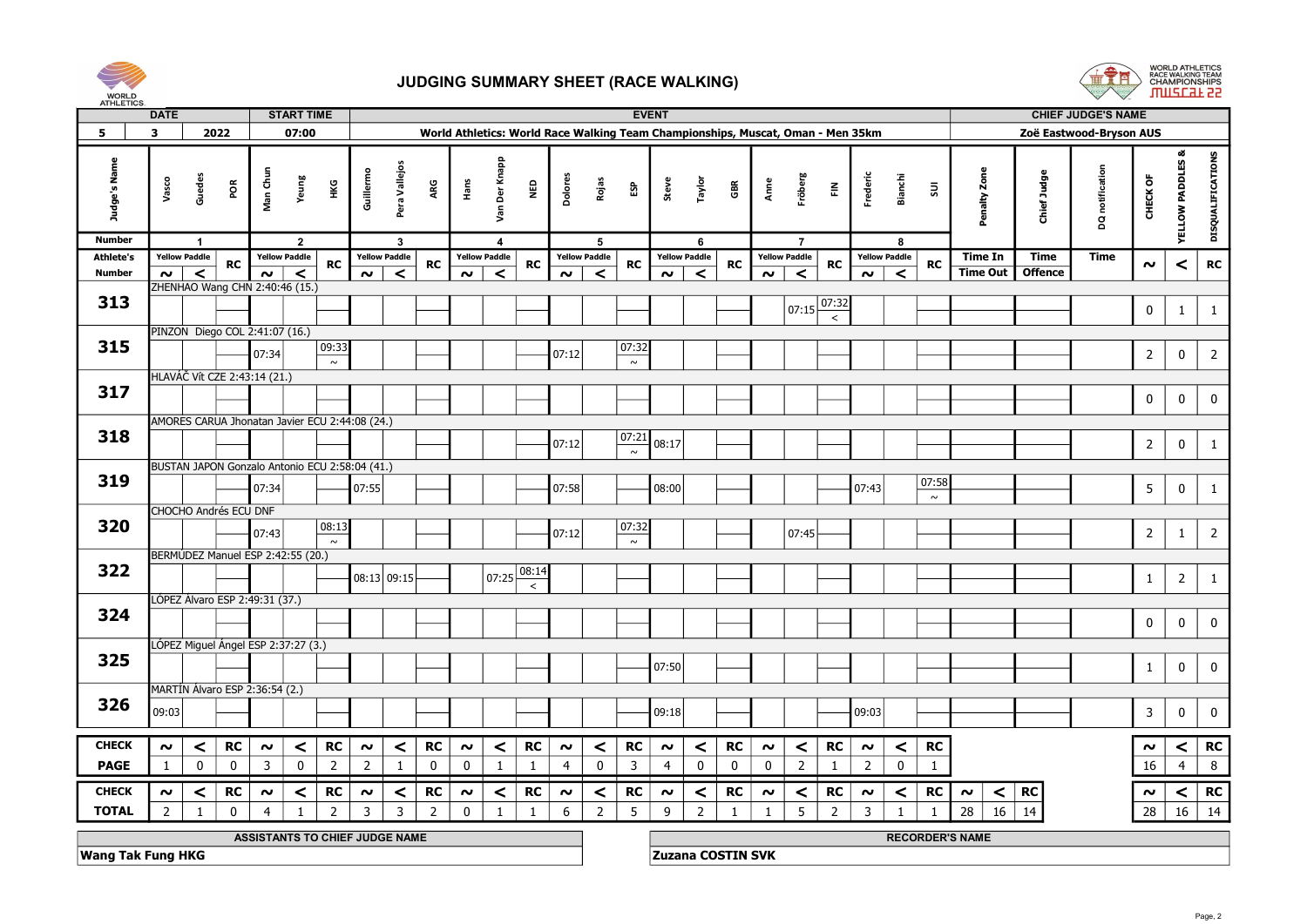



| ALLELING                 |               |                           |                                        |                          |                           |                                |                          |                      |                |                     |                              |                                                                                 |                |                      |              |                |                              |                      |                |                         |                                                         |                |                           |                             |                                    |                 |                           |                         |                             |                   |
|--------------------------|---------------|---------------------------|----------------------------------------|--------------------------|---------------------------|--------------------------------|--------------------------|----------------------|----------------|---------------------|------------------------------|---------------------------------------------------------------------------------|----------------|----------------------|--------------|----------------|------------------------------|----------------------|----------------|-------------------------|---------------------------------------------------------|----------------|---------------------------|-----------------------------|------------------------------------|-----------------|---------------------------|-------------------------|-----------------------------|-------------------|
|                          | <b>DATE</b>   |                           |                                        |                          | <b>START TIME</b>         |                                |                          |                      |                |                     |                              |                                                                                 |                |                      |              | <b>EVENT</b>   |                              |                      |                |                         |                                                         |                |                           |                             |                                    |                 | <b>CHIEF JUDGE'S NAME</b> |                         |                             |                   |
| 5.                       | $\mathbf{3}$  |                           | 2022                                   |                          | 07:00                     |                                |                          |                      |                |                     |                              | World Athletics: World Race Walking Team Championships, Muscat, Oman - Men 35km |                |                      |              |                |                              |                      |                |                         |                                                         |                |                           |                             |                                    |                 | Zoë Eastwood-Bryson AUS   |                         |                             |                   |
| Judge's Name             | Vasco         | Guedes                    | $\tilde{\mathsf{p}}$                   | Man Chui                 | Yeung                     | ¥G                             | Guillermo                | Pera Vallejos        | ARG            | Hans                | Der Knapp<br>S <sub>an</sub> | <b>Q3M</b>                                                                      | Dolores        | Rojas                | និ           | Steve          | Taylor                       | GBR                  | Anne           | Fröberg                 | $\tilde{\Xi}$                                           | Frederic       | Bianchi                   | $\mathsf{su}$               | Penalty Zone                       | Chief Jdge      | DQ notification           | CHECK OF                | <b>YELLOW PADDLES &amp;</b> | DISQUALIFICATIONS |
| <b>Number</b>            |               | -1                        |                                        |                          | $\overline{2}$            |                                |                          | $\mathbf{3}$         |                |                     | $\overline{a}$               |                                                                                 |                | 5                    |              |                | 6                            |                      |                |                         |                                                         |                | -8                        |                             |                                    |                 |                           |                         |                             |                   |
| <b>Athlete's</b>         |               | <b>Yellow Paddle</b>      | RC                                     |                          | <b>Yellow Paddle</b>      | <b>RC</b>                      |                          | <b>Yellow Paddle</b> | <b>RC</b>      |                     | <b>Yellow Paddle</b>         | <b>RC</b>                                                                       |                | <b>Yellow Paddle</b> | <b>RC</b>    |                | <b>Yellow Paddle</b>         | <b>RC</b>            |                | <b>Yellow Paddle</b>    | <b>RC</b>                                               |                | <b>Yellow Paddle</b>      | <b>RC</b>                   | Time In                            | Time            | Time                      | $\boldsymbol{\sim}$     | $\,<$                       | <b>RC</b>         |
| Number                   | $\sim$ $\mid$ | $\prec$                   | TUR Marc ESP 2:39:30 (11.)             | $\sim$                   | $\prec$                   |                                | $\sim$                   | $\prec$              |                | $\sim$              | $\prec$                      |                                                                                 | $\sim$         | $\prec$              |              | $\sim$         | $\prec$                      |                      | $\sim$         | $\prec$                 |                                                         | $\sim$         | $\prec$                   |                             | <b>Time Out</b>                    | <b>Offence</b>  |                           |                         |                             |                   |
| 328                      |               |                           |                                        |                          |                           |                                |                          |                      |                |                     |                              | $1_{09:13}$ 09:22                                                               |                |                      |              |                |                              |                      |                |                         | $107:45\overline{07:50}$                                |                |                           |                             |                                    |                 |                           |                         |                             |                   |
|                          |               |                           |                                        |                          |                           |                                |                          |                      |                |                     |                              | $\prec$                                                                         |                | 09:09                |              | 08:53          |                              |                      |                |                         | $\prec$                                                 |                | 07:24                     |                             |                                    |                 |                           | $\mathbf 1$             | $\overline{4}$              | $\overline{2}$    |
|                          |               |                           | <b>OJALA Aleksi FIN 2:39:39 (12.)</b>  |                          |                           |                                |                          |                      |                |                     |                              |                                                                                 |                |                      |              |                |                              |                      |                |                         |                                                         |                |                           |                             |                                    |                 |                           |                         |                             |                   |
| 329                      |               |                           |                                        | 07:52                    |                           | 08:28<br>$\sim$                |                          |                      |                |                     | 08:20                        |                                                                                 |                |                      |              |                |                              |                      |                |                         |                                                         | 08:00          |                           |                             |                                    |                 |                           | $\overline{2}$          | $\mathbf{1}$                | 1                 |
|                          |               |                           | QUINION Aurelien FRA 2:40:19 (13.)     |                          |                           |                                |                          |                      |                |                     |                              |                                                                                 |                |                      |              |                |                              |                      |                |                         |                                                         |                |                           |                             |                                    |                 |                           |                         |                             |                   |
| 330                      | 08:46         |                           |                                        |                          |                           |                                | 08:50                    |                      | 09:34          | 07:44               |                              |                                                                                 |                |                      |              | 08:53          |                              |                      |                |                         |                                                         | 09:32          |                           |                             |                                    |                 |                           | $5\phantom{.0}$         | $\bf{0}$                    | $\mathbf{1}$      |
|                          |               |                           |                                        |                          |                           |                                |                          |                      | $\sim$         |                     |                              |                                                                                 |                |                      |              |                |                              |                      |                |                         |                                                         |                |                           |                             |                                    |                 |                           |                         |                             |                   |
| 331                      |               |                           | KING Dominic GBR DQ TR 54.7.5          |                          |                           |                                |                          |                      |                |                     |                              |                                                                                 |                |                      | 08:27        |                |                              |                      |                |                         |                                                         |                | 08:12                     |                             |                                    |                 |                           |                         |                             |                   |
|                          |               | 07:49                     |                                        |                          | 08:05                     |                                |                          | 08:29                |                |                     |                              |                                                                                 |                | 08:12                | $\langle$    |                | $ 07:52 $ $\overline{08:30}$ | $\langle$            |                |                         | $1_{08:23}$ $\boxed{08:34}$<br>$\overline{\overline{}}$ |                | 07:44                     | $\,<\,$                     |                                    |                 | 08:43                     | $\pmb{0}$               | $\overline{7}$              | $\overline{4}$    |
|                          |               |                           | DOHMANN Carl GER 2:44:09 (25.)         |                          |                           |                                |                          |                      |                |                     |                              |                                                                                 |                |                      |              |                |                              |                      |                |                         |                                                         |                |                           |                             |                                    |                 |                           |                         |                             |                   |
| 332                      |               |                           |                                        |                          |                           |                                |                          |                      |                |                     |                              |                                                                                 |                |                      |              |                |                              |                      |                |                         |                                                         |                |                           |                             |                                    |                 |                           | $\mathbf 0$             | $\mathbf 0$                 | $\mathbf 0$       |
|                          |               |                           |                                        |                          |                           |                                |                          |                      |                |                     |                              |                                                                                 |                |                      |              |                |                              |                      |                |                         |                                                         |                |                           |                             |                                    |                 |                           |                         |                             |                   |
| 333                      |               |                           | HILBERT Jonathan GER 2:47:52 (34.)     |                          |                           |                                |                          |                      |                |                     |                              |                                                                                 |                |                      |              |                |                              |                      |                |                         |                                                         |                |                           |                             |                                    |                 |                           |                         |                             |                   |
|                          |               |                           |                                        |                          |                           |                                |                          |                      |                |                     |                              |                                                                                 | 07:50          |                      |              |                |                              |                      |                |                         |                                                         |                |                           |                             |                                    |                 |                           | $\mathbf{1}$            | $\mathbf 0$                 | $\bf{0}$          |
|                          |               |                           | <b>JUNGHANNB Karl GER 2:37:52 (6.)</b> |                          |                           |                                |                          |                      |                |                     |                              |                                                                                 |                |                      |              |                |                              |                      |                |                         |                                                         |                |                           |                             |                                    |                 |                           |                         |                             |                   |
| 334                      |               |                           |                                        | 08:19                    |                           | 08:37                          |                          |                      |                |                     |                              |                                                                                 | 08:03          |                      |              |                |                              |                      |                | 08:09                   | 08:36                                                   | 09:30          |                           |                             |                                    |                 |                           | $\mathbf{3}$            | $\mathbf{1}$                | $\overline{2}$    |
|                          |               |                           | LINKE Christopher GER 2:42:01 (19.)    |                          |                           |                                |                          |                      |                |                     |                              |                                                                                 |                |                      |              |                |                              |                      |                |                         | $\,<$                                                   |                |                           |                             |                                    |                 |                           |                         |                             |                   |
| 335                      |               |                           |                                        |                          |                           |                                |                          |                      |                |                     |                              |                                                                                 |                |                      |              |                |                              |                      |                |                         |                                                         |                |                           |                             |                                    |                 |                           |                         |                             |                   |
|                          |               |                           |                                        |                          |                           |                                |                          |                      |                |                     |                              |                                                                                 |                |                      |              |                |                              |                      |                |                         |                                                         |                |                           |                             |                                    |                 |                           | $\pmb{0}$               | $\bf{0}$                    | 0                 |
|                          |               |                           | SEILER Nathaniel GER 2:44:05 (23.)     |                          |                           |                                |                          |                      |                |                     |                              |                                                                                 |                |                      |              |                |                              |                      |                |                         |                                                         |                |                           |                             |                                    |                 |                           |                         |                             |                   |
| 336                      |               |                           |                                        | 07:43                    |                           | 08:55                          |                          |                      |                |                     |                              |                                                                                 |                |                      |              | 07:23          |                              | 08:26                | 08:09          |                         |                                                         |                |                           |                             |                                    |                 |                           | $\overline{\mathbf{3}}$ | $\mathbf 0$                 | $\overline{2}$    |
|                          |               |                           | BABOO Ram IND 3:07:14 (46.)            |                          |                           | $\sim$                         |                          |                      |                |                     |                              |                                                                                 |                |                      |              |                |                              | $\sim$               |                |                         |                                                         |                |                           |                             |                                    |                 |                           |                         |                             |                   |
| 341                      |               |                           |                                        |                          |                           |                                |                          |                      |                |                     |                              |                                                                                 |                |                      |              |                |                              |                      |                |                         |                                                         |                |                           |                             |                                    |                 |                           |                         |                             |                   |
|                          |               |                           |                                        |                          |                           |                                |                          | 09:00                |                |                     |                              |                                                                                 | 08:21          |                      |              | 07:23          |                              |                      |                | 08:24                   |                                                         |                |                           |                             |                                    |                 |                           | $\overline{2}$          | $\overline{2}$              | $\mathbf 0$       |
|                          |               |                           |                                        |                          |                           |                                |                          |                      |                |                     |                              |                                                                                 |                |                      |              |                |                              |                      |                |                         |                                                         |                |                           |                             |                                    |                 |                           |                         |                             |                   |
| <b>CHECK</b>             | $\sim$        | $\prec$                   | <b>RC</b>                              | $\sim$                   | $\prec$                   | <b>RC</b>                      | $\sim$                   | $\prec$              | <b>RC</b>      | $\sim$              | $\prec$                      | <b>RC</b>                                                                       | $\sim$         | $\prec$              | <b>RC</b>    | $\sim$         | $\prec$                      | <b>RC</b>            | $\sim$         | $\prec$                 | <b>RC</b>                                               | $\sim$         | $\prec$                   | <b>RC</b>                   |                                    |                 |                           | $\sim$                  | $\prec$                     | <b>RC</b>         |
| <b>PAGE</b>              |               | $\overline{1}$            | $\mathbf{0}$                           | $\overline{3}$           | $\mathbf{1}$              | $\overline{3}$                 |                          | 2                    | $\mathbf{1}$   |                     | $\overline{2}$               | $\mathbf{1}$                                                                    | $\overline{3}$ | $\overline{2}$       | $\mathbf{1}$ | $\overline{4}$ |                              | $\overline{2}$       | $\overline{1}$ | $\overline{4}$          | $\overline{3}$                                          | $\overline{3}$ | $\overline{2}$            | $\mathbf{1}$                |                                    |                 |                           | 17                      | 15                          | $\overline{12}$   |
|                          |               |                           |                                        |                          |                           |                                |                          |                      |                |                     |                              |                                                                                 |                |                      |              |                |                              |                      |                |                         |                                                         |                |                           |                             |                                    |                 |                           |                         |                             |                   |
| <b>CHECK</b>             | $\sim$        | $\prec$<br>$\overline{2}$ | RC                                     | $\sim$<br>$\overline{7}$ | $\prec$<br>$\overline{2}$ | RC<br>5                        | $\sim$<br>$\overline{4}$ | $\prec$<br>5         | RC             | $\boldsymbol{\sim}$ | $\prec$                      | RC                                                                              | $\sim$<br>9    | $\prec$              | RC           | $\sim$         | $\prec$<br>$\overline{3}$    | RC<br>$\overline{3}$ | $\sim$         | $\prec$<br>$\mathsf{q}$ | <b>RC</b><br>5                                          | $\sim$         | $\prec$<br>$\overline{3}$ | <b>RC</b><br>$\overline{2}$ | $\sim$<br>$\prec$                  | <b>RC</b>       |                           | $\sim$                  | $\prec$                     | <b>RC</b>         |
| <b>TOTAL</b>             | $\mathbf{3}$  |                           | $\mathbf{0}$                           |                          |                           |                                |                          |                      | $\overline{3}$ |                     | $\overline{3}$               | $\overline{2}$                                                                  |                | $\overline{4}$       | 6            | 13             |                              |                      | $\overline{2}$ |                         |                                                         | 6              |                           |                             | $\overline{45}$<br>$\overline{31}$ | $\overline{26}$ |                           |                         |                             | $45$ 31 26        |
|                          |               |                           |                                        |                          |                           | ASSISTANTS TO CHIEF JUDGE NAME |                          |                      |                |                     |                              |                                                                                 |                |                      |              |                |                              |                      |                |                         |                                                         |                | <b>RECORDER'S NAME</b>    |                             |                                    |                 |                           |                         |                             |                   |
| <b>Wang Tak Fung HKG</b> |               |                           |                                        |                          |                           |                                |                          |                      |                |                     |                              |                                                                                 |                |                      |              |                | <b>Zuzana COSTIN SVK</b>     |                      |                |                         |                                                         |                |                           |                             |                                    |                 |                           |                         |                             |                   |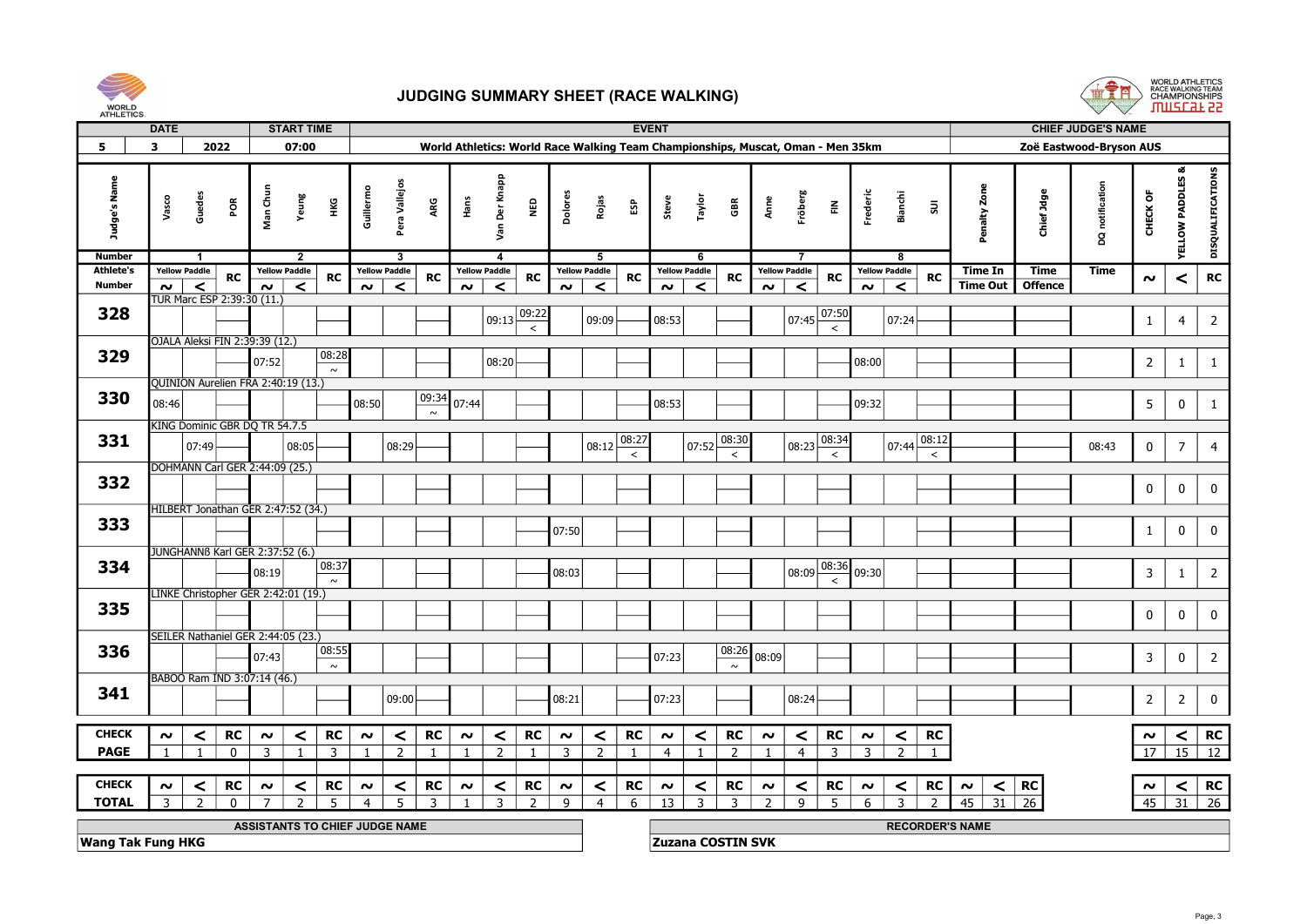



| <b>START TIME</b><br><b>EVENT</b><br><b>CHIEF JUDGE'S NAME</b><br><b>DATE</b><br>2022<br>$\mathbf{3}$<br>World Athletics: World Race Walking Team Championships, Muscat, Oman - Men 35km<br>Zoë Eastwood-Bryson AUS<br>5.<br>07:00<br>DISQUALIFICATIONS<br>œ<br><b>YELLOW PADDLES</b><br>Der Knapp<br>Pera Vallejos<br>notification<br>Judge's Nam<br>Penalty Zone<br>Guillermo<br>Chief Judge<br>Frederic<br>CHECK OF<br>Guedes<br>Fröberg<br>Bianchi<br>Dolores<br>Yeung<br>Vasco<br>Rojas<br>Taylor<br>Steve<br>Anne<br>$\frac{\sigma}{2}$<br>Man Ch<br>ΨĞ<br>ARG<br>Hãns<br>H<br>gaw<br>GBR<br>$\tilde{\Xi}$<br>និ<br>$\Xi$<br>nev<br>g<br><b>Number</b><br>$\overline{2}$<br>$\overline{\mathbf{3}}$<br>$\overline{4}$<br>5<br>$\blacktriangleleft$<br>6<br>8<br>7<br><b>Yellow Paddle</b><br><b>Yellow Paddle</b><br><b>Athlete's</b><br><b>Yellow Paddle</b><br><b>Yellow Paddle</b><br><b>Yellow Paddle</b><br><b>Yellow Paddle</b><br><b>Yellow Paddle</b><br><b>Yellow Paddle</b><br>Time In<br>Time<br>Time<br><b>RC</b><br><b>RC</b><br><b>RC</b><br><b>RC</b><br><b>RC</b><br><b>RC</b><br><b>RC</b><br><b>RC</b><br>$\,<$<br>RC<br>$\boldsymbol{\sim}$<br><b>Time Out</b><br><b>Offence</b><br>$\prec$<br>$\prec$<br>$\prec$<br>$\prec$<br>$\prec$<br>$\prec$<br>Number<br>$\sim$ $\mid$<br>$\prec$<br>$\sim$ $\mid$<br>$\prec$<br>$\sim$ $\mid$<br>$\sim$<br>$\sim$ $\mid$<br>$\sim$<br>$\sim$<br>$\sim$<br>SINGH Chandan IND 2:51:40 (38.)<br>342<br>$\mathbf 0$<br>07:24<br>$\mathbf{1}$<br>0<br>TURAMBEKAR Eknath Sambhaji IND 2:45:17 (27.)<br>343<br>07:54<br>08:00<br>$\overline{2}$<br>$\bf{0}$<br>0<br>BOYCE Brendan IRL 2:44:25 (26.)<br>344<br> 08:13<br>07:35<br>08:14<br>$\mathbf{1}$<br>$\mathbf{1}$<br>$\mathbf{1}$<br>$\sim$<br>ANTONELLI Michele ITA 2:46:32 (28.)<br>346<br>$\pmb{0}$<br>$\overline{\mathbf{3}}$<br>08:49<br>07:32<br> 09:08 <br>0<br><b>CHIESA Stefano ITA DNF</b><br>347<br>07:26<br> 07:51<br>$107:45 \overline{08:13}$<br>08:20<br>07:17<br> 07:41<br>$\mathbf{1}$<br>$\overline{4}$<br>3<br> 07:52 <br>08:05<br><b>DNF</b><br>$\prec$<br>$\prec$<br>$\sim$<br>GIUPPONI Matteo ITA 2:40:34 (14.)<br>348<br>07:50<br>$\bf{0}$<br>$\mathbf{1}$<br>$\mathbf 0$<br>ORSONI Riccardo ITA 2:51:56 (39.)<br>349<br>$\mathbf 0$<br>$\mathbf 0$<br>$\mathbf 0$<br>KATSUKI Hayato JPN 3:03:01 (43.)<br>350<br>$\pmb{0}$<br>$\bf{0}$<br>0<br>KAWANO Masatora JPN 2:37:36 (4.)<br>351<br>09:04<br>$\mathbf 0$<br>$\overline{2}$<br>09:27<br>08:55<br>1<br>$\,<\,$<br>TAKAHASHI Kazuki JPN 2:39:08 (10.)<br>352<br>09:09<br>$\mathbf 0$<br>$\mathbf{1}$<br>0<br><b>RC</b><br><b>RC</b><br><b>RC</b><br><b>RC</b><br><b>RC</b><br><b>RC</b><br><b>RC</b><br><b>CHECK</b><br><b>RC</b><br><b>RC</b><br>$\prec$<br>$\sim$<br>$\prec$<br>$\sim$<br>$\prec$<br>$\sim$<br>$\prec$<br>$\prec$<br>$\prec$<br>$\sim$<br>$\prec$<br>$\prec$<br>$\prec$<br>$\sim$<br>$\sim$<br>$\boldsymbol{\sim}$<br>$\sim$<br>$\sim$<br>$\overline{0}$<br>$\overline{10}$<br>$\overline{z}$<br><b>PAGE</b><br>$\overline{2}$<br>$\overline{7}$<br>5 <sup>1</sup><br>$\Omega$<br>$\Omega$<br>$\overline{2}$<br>$\Omega$<br>$\overline{z}$<br>$\Omega$<br>$\Omega$<br>$\overline{3}$<br>$\overline{2}$<br>$\Omega$<br>$\Omega$<br>$\mathbf{R}$<br>$\Omega$<br>$\Omega$<br>$\blacksquare$<br>$\Omega$<br>$\overline{1}$<br>$\blacksquare$<br>$\blacksquare$<br><b>CHECK</b><br><b>RC</b><br><b>RC</b><br><b>RC</b><br>RC<br>RC<br><b>RC</b><br><b>RC</b><br><b>RC</b><br><b>RC</b><br><b>RC</b><br>$\sim$<br>$\prec$<br>$\sim$<br>$\prec$<br>$\sim$<br>$\prec$<br>$\sim$<br>$\prec$<br>$\sim$<br>$\prec$<br>$\sim$<br>$\prec$<br>$\sim$<br>$\prec$<br>$\sim$<br>$\prec$<br>$\sim$<br>$\prec$<br>$\prec$<br>$\sim$<br>$\overline{z}$<br>$\overline{2}$<br>5<br>$\overline{7}$<br>$\overline{3}$<br>12<br>$\overline{7}$<br>$\mathcal{L}$<br>52<br>41<br>31<br>52<br>$-41$<br><b>TOTAL</b><br>$\mathbf{3}$<br>5<br>$\overline{\phantom{a}}$<br>.5<br>$\overline{4}$<br>9<br>16<br>.5<br>$\overline{z}$<br>5<br>31<br>3<br>$\mathbf{0}$<br>$\overline{z}$<br>$\overline{z}$<br>6<br>ASSISTANTS TO CHIEF JUDGE NAME<br><b>RECORDER'S NAME</b> | ATTLE HOS |  |  |  |  |  |  |  |  |  |  |  |  |  |  |  |
|-----------------------------------------------------------------------------------------------------------------------------------------------------------------------------------------------------------------------------------------------------------------------------------------------------------------------------------------------------------------------------------------------------------------------------------------------------------------------------------------------------------------------------------------------------------------------------------------------------------------------------------------------------------------------------------------------------------------------------------------------------------------------------------------------------------------------------------------------------------------------------------------------------------------------------------------------------------------------------------------------------------------------------------------------------------------------------------------------------------------------------------------------------------------------------------------------------------------------------------------------------------------------------------------------------------------------------------------------------------------------------------------------------------------------------------------------------------------------------------------------------------------------------------------------------------------------------------------------------------------------------------------------------------------------------------------------------------------------------------------------------------------------------------------------------------------------------------------------------------------------------------------------------------------------------------------------------------------------------------------------------------------------------------------------------------------------------------------------------------------------------------------------------------------------------------------------------------------------------------------------------------------------------------------------------------------------------------------------------------------------------------------------------------------------------------------------------------------------------------------------------------------------------------------------------------------------------------------------------------------------------------------------------------------------------------------------------------------------------------------------------------------------------------------------------------------------------------------------------------------------------------------------------------------------------------------------------------------------------------------------------------------------------------------------------------------------------------------------------------------------------------------------------------------------------------------------------------------------------------------------------------------------------------------------------------------------------------------------------------------------------------------------------------------------------------------------------------------------------------------------------------------------------------------------------------------------------------------------------------------------------------------------------------------------------------------------------------------------------------------------------------------------------------------------------------------------------------------------------------------------------------------------------------------------------------------------------------------------------------------------------------------------------------------------------------------------------------------------------------------------------------------------------|-----------|--|--|--|--|--|--|--|--|--|--|--|--|--|--|--|
|                                                                                                                                                                                                                                                                                                                                                                                                                                                                                                                                                                                                                                                                                                                                                                                                                                                                                                                                                                                                                                                                                                                                                                                                                                                                                                                                                                                                                                                                                                                                                                                                                                                                                                                                                                                                                                                                                                                                                                                                                                                                                                                                                                                                                                                                                                                                                                                                                                                                                                                                                                                                                                                                                                                                                                                                                                                                                                                                                                                                                                                                                                                                                                                                                                                                                                                                                                                                                                                                                                                                                                                                                                                                                                                                                                                                                                                                                                                                                                                                                                                                                                                                                     |           |  |  |  |  |  |  |  |  |  |  |  |  |  |  |  |
|                                                                                                                                                                                                                                                                                                                                                                                                                                                                                                                                                                                                                                                                                                                                                                                                                                                                                                                                                                                                                                                                                                                                                                                                                                                                                                                                                                                                                                                                                                                                                                                                                                                                                                                                                                                                                                                                                                                                                                                                                                                                                                                                                                                                                                                                                                                                                                                                                                                                                                                                                                                                                                                                                                                                                                                                                                                                                                                                                                                                                                                                                                                                                                                                                                                                                                                                                                                                                                                                                                                                                                                                                                                                                                                                                                                                                                                                                                                                                                                                                                                                                                                                                     |           |  |  |  |  |  |  |  |  |  |  |  |  |  |  |  |
|                                                                                                                                                                                                                                                                                                                                                                                                                                                                                                                                                                                                                                                                                                                                                                                                                                                                                                                                                                                                                                                                                                                                                                                                                                                                                                                                                                                                                                                                                                                                                                                                                                                                                                                                                                                                                                                                                                                                                                                                                                                                                                                                                                                                                                                                                                                                                                                                                                                                                                                                                                                                                                                                                                                                                                                                                                                                                                                                                                                                                                                                                                                                                                                                                                                                                                                                                                                                                                                                                                                                                                                                                                                                                                                                                                                                                                                                                                                                                                                                                                                                                                                                                     |           |  |  |  |  |  |  |  |  |  |  |  |  |  |  |  |
|                                                                                                                                                                                                                                                                                                                                                                                                                                                                                                                                                                                                                                                                                                                                                                                                                                                                                                                                                                                                                                                                                                                                                                                                                                                                                                                                                                                                                                                                                                                                                                                                                                                                                                                                                                                                                                                                                                                                                                                                                                                                                                                                                                                                                                                                                                                                                                                                                                                                                                                                                                                                                                                                                                                                                                                                                                                                                                                                                                                                                                                                                                                                                                                                                                                                                                                                                                                                                                                                                                                                                                                                                                                                                                                                                                                                                                                                                                                                                                                                                                                                                                                                                     |           |  |  |  |  |  |  |  |  |  |  |  |  |  |  |  |
|                                                                                                                                                                                                                                                                                                                                                                                                                                                                                                                                                                                                                                                                                                                                                                                                                                                                                                                                                                                                                                                                                                                                                                                                                                                                                                                                                                                                                                                                                                                                                                                                                                                                                                                                                                                                                                                                                                                                                                                                                                                                                                                                                                                                                                                                                                                                                                                                                                                                                                                                                                                                                                                                                                                                                                                                                                                                                                                                                                                                                                                                                                                                                                                                                                                                                                                                                                                                                                                                                                                                                                                                                                                                                                                                                                                                                                                                                                                                                                                                                                                                                                                                                     |           |  |  |  |  |  |  |  |  |  |  |  |  |  |  |  |
|                                                                                                                                                                                                                                                                                                                                                                                                                                                                                                                                                                                                                                                                                                                                                                                                                                                                                                                                                                                                                                                                                                                                                                                                                                                                                                                                                                                                                                                                                                                                                                                                                                                                                                                                                                                                                                                                                                                                                                                                                                                                                                                                                                                                                                                                                                                                                                                                                                                                                                                                                                                                                                                                                                                                                                                                                                                                                                                                                                                                                                                                                                                                                                                                                                                                                                                                                                                                                                                                                                                                                                                                                                                                                                                                                                                                                                                                                                                                                                                                                                                                                                                                                     |           |  |  |  |  |  |  |  |  |  |  |  |  |  |  |  |
|                                                                                                                                                                                                                                                                                                                                                                                                                                                                                                                                                                                                                                                                                                                                                                                                                                                                                                                                                                                                                                                                                                                                                                                                                                                                                                                                                                                                                                                                                                                                                                                                                                                                                                                                                                                                                                                                                                                                                                                                                                                                                                                                                                                                                                                                                                                                                                                                                                                                                                                                                                                                                                                                                                                                                                                                                                                                                                                                                                                                                                                                                                                                                                                                                                                                                                                                                                                                                                                                                                                                                                                                                                                                                                                                                                                                                                                                                                                                                                                                                                                                                                                                                     |           |  |  |  |  |  |  |  |  |  |  |  |  |  |  |  |
|                                                                                                                                                                                                                                                                                                                                                                                                                                                                                                                                                                                                                                                                                                                                                                                                                                                                                                                                                                                                                                                                                                                                                                                                                                                                                                                                                                                                                                                                                                                                                                                                                                                                                                                                                                                                                                                                                                                                                                                                                                                                                                                                                                                                                                                                                                                                                                                                                                                                                                                                                                                                                                                                                                                                                                                                                                                                                                                                                                                                                                                                                                                                                                                                                                                                                                                                                                                                                                                                                                                                                                                                                                                                                                                                                                                                                                                                                                                                                                                                                                                                                                                                                     |           |  |  |  |  |  |  |  |  |  |  |  |  |  |  |  |
|                                                                                                                                                                                                                                                                                                                                                                                                                                                                                                                                                                                                                                                                                                                                                                                                                                                                                                                                                                                                                                                                                                                                                                                                                                                                                                                                                                                                                                                                                                                                                                                                                                                                                                                                                                                                                                                                                                                                                                                                                                                                                                                                                                                                                                                                                                                                                                                                                                                                                                                                                                                                                                                                                                                                                                                                                                                                                                                                                                                                                                                                                                                                                                                                                                                                                                                                                                                                                                                                                                                                                                                                                                                                                                                                                                                                                                                                                                                                                                                                                                                                                                                                                     |           |  |  |  |  |  |  |  |  |  |  |  |  |  |  |  |
|                                                                                                                                                                                                                                                                                                                                                                                                                                                                                                                                                                                                                                                                                                                                                                                                                                                                                                                                                                                                                                                                                                                                                                                                                                                                                                                                                                                                                                                                                                                                                                                                                                                                                                                                                                                                                                                                                                                                                                                                                                                                                                                                                                                                                                                                                                                                                                                                                                                                                                                                                                                                                                                                                                                                                                                                                                                                                                                                                                                                                                                                                                                                                                                                                                                                                                                                                                                                                                                                                                                                                                                                                                                                                                                                                                                                                                                                                                                                                                                                                                                                                                                                                     |           |  |  |  |  |  |  |  |  |  |  |  |  |  |  |  |
|                                                                                                                                                                                                                                                                                                                                                                                                                                                                                                                                                                                                                                                                                                                                                                                                                                                                                                                                                                                                                                                                                                                                                                                                                                                                                                                                                                                                                                                                                                                                                                                                                                                                                                                                                                                                                                                                                                                                                                                                                                                                                                                                                                                                                                                                                                                                                                                                                                                                                                                                                                                                                                                                                                                                                                                                                                                                                                                                                                                                                                                                                                                                                                                                                                                                                                                                                                                                                                                                                                                                                                                                                                                                                                                                                                                                                                                                                                                                                                                                                                                                                                                                                     |           |  |  |  |  |  |  |  |  |  |  |  |  |  |  |  |
|                                                                                                                                                                                                                                                                                                                                                                                                                                                                                                                                                                                                                                                                                                                                                                                                                                                                                                                                                                                                                                                                                                                                                                                                                                                                                                                                                                                                                                                                                                                                                                                                                                                                                                                                                                                                                                                                                                                                                                                                                                                                                                                                                                                                                                                                                                                                                                                                                                                                                                                                                                                                                                                                                                                                                                                                                                                                                                                                                                                                                                                                                                                                                                                                                                                                                                                                                                                                                                                                                                                                                                                                                                                                                                                                                                                                                                                                                                                                                                                                                                                                                                                                                     |           |  |  |  |  |  |  |  |  |  |  |  |  |  |  |  |
|                                                                                                                                                                                                                                                                                                                                                                                                                                                                                                                                                                                                                                                                                                                                                                                                                                                                                                                                                                                                                                                                                                                                                                                                                                                                                                                                                                                                                                                                                                                                                                                                                                                                                                                                                                                                                                                                                                                                                                                                                                                                                                                                                                                                                                                                                                                                                                                                                                                                                                                                                                                                                                                                                                                                                                                                                                                                                                                                                                                                                                                                                                                                                                                                                                                                                                                                                                                                                                                                                                                                                                                                                                                                                                                                                                                                                                                                                                                                                                                                                                                                                                                                                     |           |  |  |  |  |  |  |  |  |  |  |  |  |  |  |  |
|                                                                                                                                                                                                                                                                                                                                                                                                                                                                                                                                                                                                                                                                                                                                                                                                                                                                                                                                                                                                                                                                                                                                                                                                                                                                                                                                                                                                                                                                                                                                                                                                                                                                                                                                                                                                                                                                                                                                                                                                                                                                                                                                                                                                                                                                                                                                                                                                                                                                                                                                                                                                                                                                                                                                                                                                                                                                                                                                                                                                                                                                                                                                                                                                                                                                                                                                                                                                                                                                                                                                                                                                                                                                                                                                                                                                                                                                                                                                                                                                                                                                                                                                                     |           |  |  |  |  |  |  |  |  |  |  |  |  |  |  |  |
|                                                                                                                                                                                                                                                                                                                                                                                                                                                                                                                                                                                                                                                                                                                                                                                                                                                                                                                                                                                                                                                                                                                                                                                                                                                                                                                                                                                                                                                                                                                                                                                                                                                                                                                                                                                                                                                                                                                                                                                                                                                                                                                                                                                                                                                                                                                                                                                                                                                                                                                                                                                                                                                                                                                                                                                                                                                                                                                                                                                                                                                                                                                                                                                                                                                                                                                                                                                                                                                                                                                                                                                                                                                                                                                                                                                                                                                                                                                                                                                                                                                                                                                                                     |           |  |  |  |  |  |  |  |  |  |  |  |  |  |  |  |
|                                                                                                                                                                                                                                                                                                                                                                                                                                                                                                                                                                                                                                                                                                                                                                                                                                                                                                                                                                                                                                                                                                                                                                                                                                                                                                                                                                                                                                                                                                                                                                                                                                                                                                                                                                                                                                                                                                                                                                                                                                                                                                                                                                                                                                                                                                                                                                                                                                                                                                                                                                                                                                                                                                                                                                                                                                                                                                                                                                                                                                                                                                                                                                                                                                                                                                                                                                                                                                                                                                                                                                                                                                                                                                                                                                                                                                                                                                                                                                                                                                                                                                                                                     |           |  |  |  |  |  |  |  |  |  |  |  |  |  |  |  |
|                                                                                                                                                                                                                                                                                                                                                                                                                                                                                                                                                                                                                                                                                                                                                                                                                                                                                                                                                                                                                                                                                                                                                                                                                                                                                                                                                                                                                                                                                                                                                                                                                                                                                                                                                                                                                                                                                                                                                                                                                                                                                                                                                                                                                                                                                                                                                                                                                                                                                                                                                                                                                                                                                                                                                                                                                                                                                                                                                                                                                                                                                                                                                                                                                                                                                                                                                                                                                                                                                                                                                                                                                                                                                                                                                                                                                                                                                                                                                                                                                                                                                                                                                     |           |  |  |  |  |  |  |  |  |  |  |  |  |  |  |  |
|                                                                                                                                                                                                                                                                                                                                                                                                                                                                                                                                                                                                                                                                                                                                                                                                                                                                                                                                                                                                                                                                                                                                                                                                                                                                                                                                                                                                                                                                                                                                                                                                                                                                                                                                                                                                                                                                                                                                                                                                                                                                                                                                                                                                                                                                                                                                                                                                                                                                                                                                                                                                                                                                                                                                                                                                                                                                                                                                                                                                                                                                                                                                                                                                                                                                                                                                                                                                                                                                                                                                                                                                                                                                                                                                                                                                                                                                                                                                                                                                                                                                                                                                                     |           |  |  |  |  |  |  |  |  |  |  |  |  |  |  |  |
|                                                                                                                                                                                                                                                                                                                                                                                                                                                                                                                                                                                                                                                                                                                                                                                                                                                                                                                                                                                                                                                                                                                                                                                                                                                                                                                                                                                                                                                                                                                                                                                                                                                                                                                                                                                                                                                                                                                                                                                                                                                                                                                                                                                                                                                                                                                                                                                                                                                                                                                                                                                                                                                                                                                                                                                                                                                                                                                                                                                                                                                                                                                                                                                                                                                                                                                                                                                                                                                                                                                                                                                                                                                                                                                                                                                                                                                                                                                                                                                                                                                                                                                                                     |           |  |  |  |  |  |  |  |  |  |  |  |  |  |  |  |
|                                                                                                                                                                                                                                                                                                                                                                                                                                                                                                                                                                                                                                                                                                                                                                                                                                                                                                                                                                                                                                                                                                                                                                                                                                                                                                                                                                                                                                                                                                                                                                                                                                                                                                                                                                                                                                                                                                                                                                                                                                                                                                                                                                                                                                                                                                                                                                                                                                                                                                                                                                                                                                                                                                                                                                                                                                                                                                                                                                                                                                                                                                                                                                                                                                                                                                                                                                                                                                                                                                                                                                                                                                                                                                                                                                                                                                                                                                                                                                                                                                                                                                                                                     |           |  |  |  |  |  |  |  |  |  |  |  |  |  |  |  |
|                                                                                                                                                                                                                                                                                                                                                                                                                                                                                                                                                                                                                                                                                                                                                                                                                                                                                                                                                                                                                                                                                                                                                                                                                                                                                                                                                                                                                                                                                                                                                                                                                                                                                                                                                                                                                                                                                                                                                                                                                                                                                                                                                                                                                                                                                                                                                                                                                                                                                                                                                                                                                                                                                                                                                                                                                                                                                                                                                                                                                                                                                                                                                                                                                                                                                                                                                                                                                                                                                                                                                                                                                                                                                                                                                                                                                                                                                                                                                                                                                                                                                                                                                     |           |  |  |  |  |  |  |  |  |  |  |  |  |  |  |  |
|                                                                                                                                                                                                                                                                                                                                                                                                                                                                                                                                                                                                                                                                                                                                                                                                                                                                                                                                                                                                                                                                                                                                                                                                                                                                                                                                                                                                                                                                                                                                                                                                                                                                                                                                                                                                                                                                                                                                                                                                                                                                                                                                                                                                                                                                                                                                                                                                                                                                                                                                                                                                                                                                                                                                                                                                                                                                                                                                                                                                                                                                                                                                                                                                                                                                                                                                                                                                                                                                                                                                                                                                                                                                                                                                                                                                                                                                                                                                                                                                                                                                                                                                                     |           |  |  |  |  |  |  |  |  |  |  |  |  |  |  |  |
|                                                                                                                                                                                                                                                                                                                                                                                                                                                                                                                                                                                                                                                                                                                                                                                                                                                                                                                                                                                                                                                                                                                                                                                                                                                                                                                                                                                                                                                                                                                                                                                                                                                                                                                                                                                                                                                                                                                                                                                                                                                                                                                                                                                                                                                                                                                                                                                                                                                                                                                                                                                                                                                                                                                                                                                                                                                                                                                                                                                                                                                                                                                                                                                                                                                                                                                                                                                                                                                                                                                                                                                                                                                                                                                                                                                                                                                                                                                                                                                                                                                                                                                                                     |           |  |  |  |  |  |  |  |  |  |  |  |  |  |  |  |
|                                                                                                                                                                                                                                                                                                                                                                                                                                                                                                                                                                                                                                                                                                                                                                                                                                                                                                                                                                                                                                                                                                                                                                                                                                                                                                                                                                                                                                                                                                                                                                                                                                                                                                                                                                                                                                                                                                                                                                                                                                                                                                                                                                                                                                                                                                                                                                                                                                                                                                                                                                                                                                                                                                                                                                                                                                                                                                                                                                                                                                                                                                                                                                                                                                                                                                                                                                                                                                                                                                                                                                                                                                                                                                                                                                                                                                                                                                                                                                                                                                                                                                                                                     |           |  |  |  |  |  |  |  |  |  |  |  |  |  |  |  |
|                                                                                                                                                                                                                                                                                                                                                                                                                                                                                                                                                                                                                                                                                                                                                                                                                                                                                                                                                                                                                                                                                                                                                                                                                                                                                                                                                                                                                                                                                                                                                                                                                                                                                                                                                                                                                                                                                                                                                                                                                                                                                                                                                                                                                                                                                                                                                                                                                                                                                                                                                                                                                                                                                                                                                                                                                                                                                                                                                                                                                                                                                                                                                                                                                                                                                                                                                                                                                                                                                                                                                                                                                                                                                                                                                                                                                                                                                                                                                                                                                                                                                                                                                     |           |  |  |  |  |  |  |  |  |  |  |  |  |  |  |  |
|                                                                                                                                                                                                                                                                                                                                                                                                                                                                                                                                                                                                                                                                                                                                                                                                                                                                                                                                                                                                                                                                                                                                                                                                                                                                                                                                                                                                                                                                                                                                                                                                                                                                                                                                                                                                                                                                                                                                                                                                                                                                                                                                                                                                                                                                                                                                                                                                                                                                                                                                                                                                                                                                                                                                                                                                                                                                                                                                                                                                                                                                                                                                                                                                                                                                                                                                                                                                                                                                                                                                                                                                                                                                                                                                                                                                                                                                                                                                                                                                                                                                                                                                                     |           |  |  |  |  |  |  |  |  |  |  |  |  |  |  |  |
|                                                                                                                                                                                                                                                                                                                                                                                                                                                                                                                                                                                                                                                                                                                                                                                                                                                                                                                                                                                                                                                                                                                                                                                                                                                                                                                                                                                                                                                                                                                                                                                                                                                                                                                                                                                                                                                                                                                                                                                                                                                                                                                                                                                                                                                                                                                                                                                                                                                                                                                                                                                                                                                                                                                                                                                                                                                                                                                                                                                                                                                                                                                                                                                                                                                                                                                                                                                                                                                                                                                                                                                                                                                                                                                                                                                                                                                                                                                                                                                                                                                                                                                                                     |           |  |  |  |  |  |  |  |  |  |  |  |  |  |  |  |
|                                                                                                                                                                                                                                                                                                                                                                                                                                                                                                                                                                                                                                                                                                                                                                                                                                                                                                                                                                                                                                                                                                                                                                                                                                                                                                                                                                                                                                                                                                                                                                                                                                                                                                                                                                                                                                                                                                                                                                                                                                                                                                                                                                                                                                                                                                                                                                                                                                                                                                                                                                                                                                                                                                                                                                                                                                                                                                                                                                                                                                                                                                                                                                                                                                                                                                                                                                                                                                                                                                                                                                                                                                                                                                                                                                                                                                                                                                                                                                                                                                                                                                                                                     |           |  |  |  |  |  |  |  |  |  |  |  |  |  |  |  |
|                                                                                                                                                                                                                                                                                                                                                                                                                                                                                                                                                                                                                                                                                                                                                                                                                                                                                                                                                                                                                                                                                                                                                                                                                                                                                                                                                                                                                                                                                                                                                                                                                                                                                                                                                                                                                                                                                                                                                                                                                                                                                                                                                                                                                                                                                                                                                                                                                                                                                                                                                                                                                                                                                                                                                                                                                                                                                                                                                                                                                                                                                                                                                                                                                                                                                                                                                                                                                                                                                                                                                                                                                                                                                                                                                                                                                                                                                                                                                                                                                                                                                                                                                     |           |  |  |  |  |  |  |  |  |  |  |  |  |  |  |  |
|                                                                                                                                                                                                                                                                                                                                                                                                                                                                                                                                                                                                                                                                                                                                                                                                                                                                                                                                                                                                                                                                                                                                                                                                                                                                                                                                                                                                                                                                                                                                                                                                                                                                                                                                                                                                                                                                                                                                                                                                                                                                                                                                                                                                                                                                                                                                                                                                                                                                                                                                                                                                                                                                                                                                                                                                                                                                                                                                                                                                                                                                                                                                                                                                                                                                                                                                                                                                                                                                                                                                                                                                                                                                                                                                                                                                                                                                                                                                                                                                                                                                                                                                                     |           |  |  |  |  |  |  |  |  |  |  |  |  |  |  |  |
|                                                                                                                                                                                                                                                                                                                                                                                                                                                                                                                                                                                                                                                                                                                                                                                                                                                                                                                                                                                                                                                                                                                                                                                                                                                                                                                                                                                                                                                                                                                                                                                                                                                                                                                                                                                                                                                                                                                                                                                                                                                                                                                                                                                                                                                                                                                                                                                                                                                                                                                                                                                                                                                                                                                                                                                                                                                                                                                                                                                                                                                                                                                                                                                                                                                                                                                                                                                                                                                                                                                                                                                                                                                                                                                                                                                                                                                                                                                                                                                                                                                                                                                                                     |           |  |  |  |  |  |  |  |  |  |  |  |  |  |  |  |
|                                                                                                                                                                                                                                                                                                                                                                                                                                                                                                                                                                                                                                                                                                                                                                                                                                                                                                                                                                                                                                                                                                                                                                                                                                                                                                                                                                                                                                                                                                                                                                                                                                                                                                                                                                                                                                                                                                                                                                                                                                                                                                                                                                                                                                                                                                                                                                                                                                                                                                                                                                                                                                                                                                                                                                                                                                                                                                                                                                                                                                                                                                                                                                                                                                                                                                                                                                                                                                                                                                                                                                                                                                                                                                                                                                                                                                                                                                                                                                                                                                                                                                                                                     |           |  |  |  |  |  |  |  |  |  |  |  |  |  |  |  |
|                                                                                                                                                                                                                                                                                                                                                                                                                                                                                                                                                                                                                                                                                                                                                                                                                                                                                                                                                                                                                                                                                                                                                                                                                                                                                                                                                                                                                                                                                                                                                                                                                                                                                                                                                                                                                                                                                                                                                                                                                                                                                                                                                                                                                                                                                                                                                                                                                                                                                                                                                                                                                                                                                                                                                                                                                                                                                                                                                                                                                                                                                                                                                                                                                                                                                                                                                                                                                                                                                                                                                                                                                                                                                                                                                                                                                                                                                                                                                                                                                                                                                                                                                     |           |  |  |  |  |  |  |  |  |  |  |  |  |  |  |  |
|                                                                                                                                                                                                                                                                                                                                                                                                                                                                                                                                                                                                                                                                                                                                                                                                                                                                                                                                                                                                                                                                                                                                                                                                                                                                                                                                                                                                                                                                                                                                                                                                                                                                                                                                                                                                                                                                                                                                                                                                                                                                                                                                                                                                                                                                                                                                                                                                                                                                                                                                                                                                                                                                                                                                                                                                                                                                                                                                                                                                                                                                                                                                                                                                                                                                                                                                                                                                                                                                                                                                                                                                                                                                                                                                                                                                                                                                                                                                                                                                                                                                                                                                                     |           |  |  |  |  |  |  |  |  |  |  |  |  |  |  |  |
|                                                                                                                                                                                                                                                                                                                                                                                                                                                                                                                                                                                                                                                                                                                                                                                                                                                                                                                                                                                                                                                                                                                                                                                                                                                                                                                                                                                                                                                                                                                                                                                                                                                                                                                                                                                                                                                                                                                                                                                                                                                                                                                                                                                                                                                                                                                                                                                                                                                                                                                                                                                                                                                                                                                                                                                                                                                                                                                                                                                                                                                                                                                                                                                                                                                                                                                                                                                                                                                                                                                                                                                                                                                                                                                                                                                                                                                                                                                                                                                                                                                                                                                                                     |           |  |  |  |  |  |  |  |  |  |  |  |  |  |  |  |
|                                                                                                                                                                                                                                                                                                                                                                                                                                                                                                                                                                                                                                                                                                                                                                                                                                                                                                                                                                                                                                                                                                                                                                                                                                                                                                                                                                                                                                                                                                                                                                                                                                                                                                                                                                                                                                                                                                                                                                                                                                                                                                                                                                                                                                                                                                                                                                                                                                                                                                                                                                                                                                                                                                                                                                                                                                                                                                                                                                                                                                                                                                                                                                                                                                                                                                                                                                                                                                                                                                                                                                                                                                                                                                                                                                                                                                                                                                                                                                                                                                                                                                                                                     |           |  |  |  |  |  |  |  |  |  |  |  |  |  |  |  |
|                                                                                                                                                                                                                                                                                                                                                                                                                                                                                                                                                                                                                                                                                                                                                                                                                                                                                                                                                                                                                                                                                                                                                                                                                                                                                                                                                                                                                                                                                                                                                                                                                                                                                                                                                                                                                                                                                                                                                                                                                                                                                                                                                                                                                                                                                                                                                                                                                                                                                                                                                                                                                                                                                                                                                                                                                                                                                                                                                                                                                                                                                                                                                                                                                                                                                                                                                                                                                                                                                                                                                                                                                                                                                                                                                                                                                                                                                                                                                                                                                                                                                                                                                     |           |  |  |  |  |  |  |  |  |  |  |  |  |  |  |  |
|                                                                                                                                                                                                                                                                                                                                                                                                                                                                                                                                                                                                                                                                                                                                                                                                                                                                                                                                                                                                                                                                                                                                                                                                                                                                                                                                                                                                                                                                                                                                                                                                                                                                                                                                                                                                                                                                                                                                                                                                                                                                                                                                                                                                                                                                                                                                                                                                                                                                                                                                                                                                                                                                                                                                                                                                                                                                                                                                                                                                                                                                                                                                                                                                                                                                                                                                                                                                                                                                                                                                                                                                                                                                                                                                                                                                                                                                                                                                                                                                                                                                                                                                                     |           |  |  |  |  |  |  |  |  |  |  |  |  |  |  |  |
| <b>Zuzana COSTIN SVK</b><br><b>Wang Tak Fung HKG</b>                                                                                                                                                                                                                                                                                                                                                                                                                                                                                                                                                                                                                                                                                                                                                                                                                                                                                                                                                                                                                                                                                                                                                                                                                                                                                                                                                                                                                                                                                                                                                                                                                                                                                                                                                                                                                                                                                                                                                                                                                                                                                                                                                                                                                                                                                                                                                                                                                                                                                                                                                                                                                                                                                                                                                                                                                                                                                                                                                                                                                                                                                                                                                                                                                                                                                                                                                                                                                                                                                                                                                                                                                                                                                                                                                                                                                                                                                                                                                                                                                                                                                                |           |  |  |  |  |  |  |  |  |  |  |  |  |  |  |  |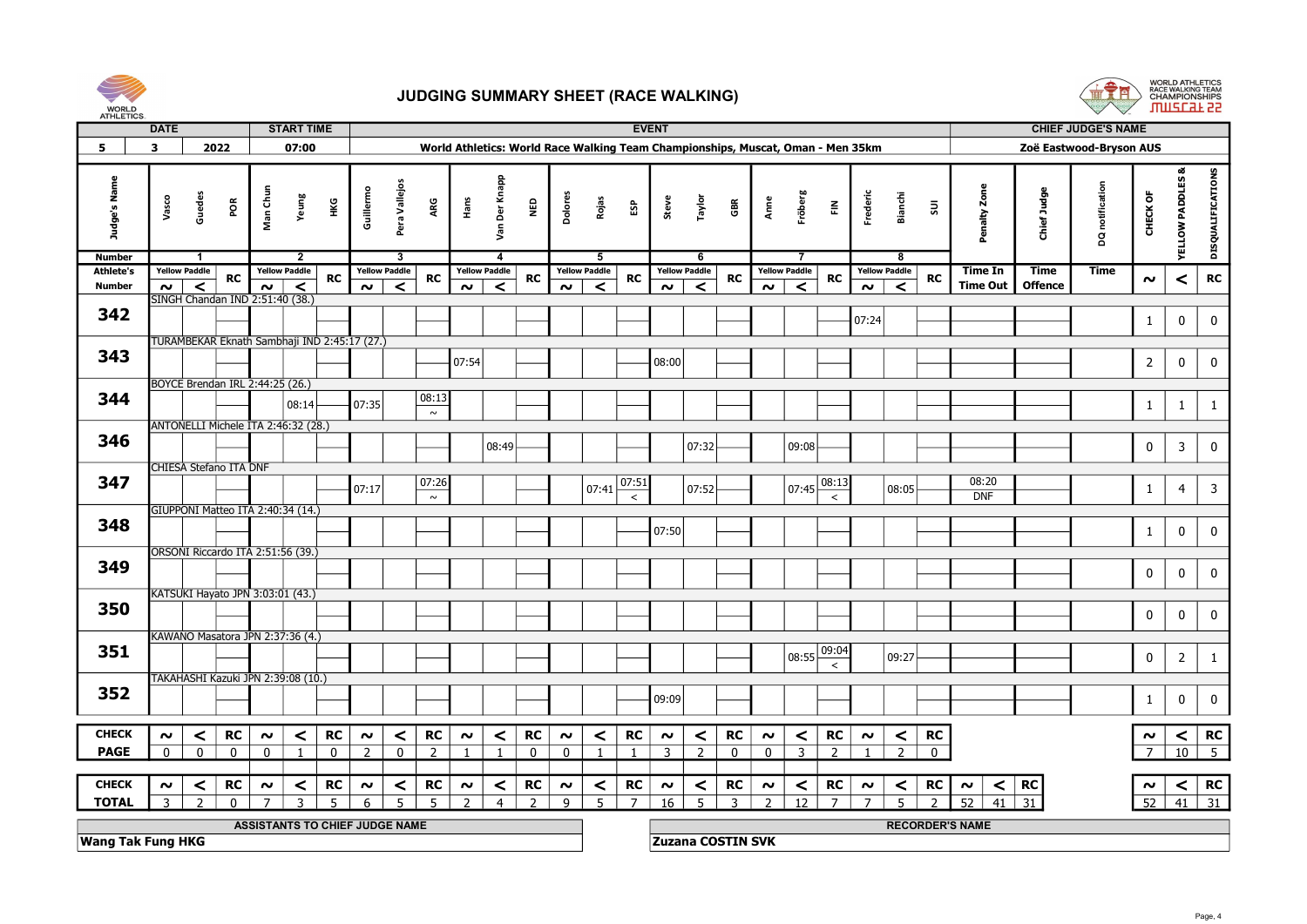



| <b>AIRLEINS</b>          |                |                      |                                                   |         |                      |              |           |                                |                              |                |                                                                                 |           |                      |             |                 |              |                         |                              |          |                      |                              |                |                                          |                 |                       |                |                           |                     |                             |                   |
|--------------------------|----------------|----------------------|---------------------------------------------------|---------|----------------------|--------------|-----------|--------------------------------|------------------------------|----------------|---------------------------------------------------------------------------------|-----------|----------------------|-------------|-----------------|--------------|-------------------------|------------------------------|----------|----------------------|------------------------------|----------------|------------------------------------------|-----------------|-----------------------|----------------|---------------------------|---------------------|-----------------------------|-------------------|
|                          | <b>DATE</b>    |                      |                                                   |         | <b>START TIME</b>    |              |           |                                |                              |                |                                                                                 |           |                      |             |                 | <b>EVENT</b> |                         |                              |          |                      |                              |                |                                          |                 |                       |                | <b>CHIEF JUDGE'S NAME</b> |                     |                             |                   |
| 5                        | $\mathbf{3}$   |                      | 2022                                              |         | 07:00                |              |           |                                |                              |                | World Athletics: World Race Walking Team Championships, Muscat, Oman - Men 35km |           |                      |             |                 |              |                         |                              |          |                      |                              |                |                                          |                 |                       |                | Zoë Eastwood-Bryson AUS   |                     |                             |                   |
| Ë<br>Judge's Na          | Vasco          | Guedes               | por                                               | Man Chu | Yeung                | НKG          | Guillermo | Pera Vallejos                  | ARG                          | Hans           | Der Knapp<br>S <sub>an</sub>                                                    | ۵g        | Dolores              | Rojas       | និ              | Steve        | Taylor                  | ã                            | Anne     | Fröberg              | $\tilde{\Xi}$                | Frederic       | <b>Bianchi</b><br>$\mathsf{S}\mathsf{U}$ | Penalty Zone    |                       | Chief Judge    | notification              | CHECK OF            | <b>YELLOW PADDLES &amp;</b> | DISQUALIFICATIONS |
|                          |                |                      |                                                   |         |                      |              |           |                                |                              |                |                                                                                 |           |                      |             |                 |              |                         |                              |          |                      |                              |                |                                          |                 |                       |                | g                         |                     |                             |                   |
| <b>Number</b>            |                | -1                   |                                                   |         | $\overline{2}$       |              |           | 3                              |                              |                | $\overline{4}$                                                                  |           |                      | 5.          |                 |              | 6                       |                              |          |                      |                              |                | -8                                       |                 |                       |                |                           |                     |                             |                   |
| Athlete's                |                | <b>Yellow Paddle</b> | <b>RC</b>                                         |         | <b>Yellow Paddle</b> | RC           |           | <b>Yellow Paddle</b>           | <b>RC</b>                    |                | <b>Yellow Paddle</b>                                                            | <b>RC</b> | <b>Yellow Paddle</b> |             | <b>RC</b>       |              | <b>Yellow Paddle</b>    | <b>RC</b>                    |          | <b>Yellow Paddle</b> | <b>RC</b>                    |                | <b>Yellow Paddle</b><br><b>RC</b>        | <b>Time In</b>  |                       | Time           | Time                      | $\boldsymbol{\sim}$ | $\prec$                     | <b>RC</b>         |
| <b>Number</b>            | $\sim$ $\mid$  | $\prec$              | <b>SMOLONSKIS Ruslans LAT DNF</b>                 | $\sim$  | $\prec$              |              | $\sim$    | $\prec$                        |                              | $\sim$         | $\prec$                                                                         |           | $\sim$               | $\prec$     |                 | $\sim$       | $\prec$                 |                              | $\sim$   | $\prec$              |                              | $\sim$         | $\prec$                                  | <b>Time Out</b> |                       | <b>Offence</b> |                           |                     |                             |                   |
| 355                      |                |                      |                                                   |         |                      | 07:54        |           |                                |                              |                |                                                                                 | 08:44     |                      |             |                 |              |                         |                              |          |                      |                              |                | 08:03                                    | 08:51           |                       |                |                           |                     |                             |                   |
|                          |                |                      |                                                   | 07:44   |                      |              |           |                                |                              |                | 08:24                                                                           | $\prec$   |                      |             |                 |              |                         |                              |          | 08:51                |                              |                | 07:49<br>$\,<$                           | <b>DNF</b>      |                       |                |                           | $\mathbf{1}$        | $\mathbf{3}$                | 3                 |
|                          |                |                      | <b>ZIUKAS Marius LTU 2:41:32 (18.)</b>            |         |                      |              |           |                                |                              |                |                                                                                 |           |                      |             |                 |              |                         |                              |          |                      |                              |                |                                          |                 |                       |                |                           |                     |                             |                   |
| 357                      |                | 08:15                |                                                   |         |                      |              |           |                                |                              |                |                                                                                 |           |                      |             |                 |              | 07:31                   | 07:40                        |          | 07:25                | 08:0                         |                |                                          |                 |                       |                |                           | $\pmb{0}$           | $\overline{\mathbf{3}}$     | $\overline{2}$    |
|                          |                |                      | DOCTOR José Luis MEX 2:56:02 (40.)                |         |                      |              |           |                                |                              |                |                                                                                 |           |                      |             |                 |              |                         | $\prec$                      |          |                      | $\prec$                      |                |                                          |                 |                       |                |                           |                     |                             |                   |
| 358                      |                |                      |                                                   |         |                      |              |           |                                |                              |                |                                                                                 |           |                      |             |                 |              |                         |                              |          |                      |                              |                |                                          |                 |                       |                |                           |                     |                             |                   |
|                          |                |                      |                                                   | 08:10   |                      |              |           |                                |                              |                |                                                                                 |           |                      |             |                 | 08:27        |                         |                              |          | 08:28                |                              |                |                                          |                 |                       |                |                           | $\overline{2}$      | $\mathbf{1}$                | $\mathbf 0$       |
|                          |                |                      | <b>ORTIZ Ricardo MEX DNF</b>                      |         |                      |              |           |                                |                              |                |                                                                                 |           |                      |             |                 |              |                         |                              |          |                      |                              |                |                                          |                 |                       |                |                           |                     |                             |                   |
| 359                      |                |                      |                                                   |         |                      |              |           |                                |                              |                |                                                                                 |           |                      |             |                 |              |                         |                              |          |                      |                              |                |                                          |                 |                       |                |                           | $\boldsymbol{0}$    | $\bf{0}$                    | 0                 |
|                          |                |                      | AL BAIMANI Zakariya OMA DQ TR 54.7.5              |         |                      |              |           |                                |                              |                |                                                                                 |           |                      |             |                 |              |                         |                              |          |                      |                              |                |                                          |                 |                       |                |                           |                     |                             |                   |
| 360                      |                |                      | $1_{07:15}$ 07:29                                 |         |                      | 07:39        |           |                                |                              |                |                                                                                 | 07:29     |                      |             | 07:34           |              |                         | 07:33                        |          |                      | 07:51                        |                | 07:17                                    |                 |                       |                |                           |                     |                             |                   |
|                          |                |                      | $\,<\,$                                           |         | 07:24                | $\prec$      |           |                                |                              |                | 07:22                                                                           | $\prec$   |                      | 07:19       | $\prec$         |              | 07:20                   | $\prec$                      |          | 07:36                | $\,<\,$                      |                | 07:03<br>$\,<$                           |                 |                       |                | 07:49                     | $\boldsymbol{0}$    | $\overline{7}$              | $\overline{7}$    |
|                          |                |                      | AL HINAI AI Sassan OMA DO tr 54.7.5               |         |                      |              |           |                                |                              |                |                                                                                 |           |                      |             |                 |              |                         |                              |          |                      |                              |                |                                          |                 |                       |                |                           |                     |                             |                   |
| 361                      |                |                      | $1_{07:06}$ $\overline{07:23}$                    |         | 07:08                |              |           |                                | $ 07:26 $ $\overline{07:29}$ |                | $1_{07:12}$ $\overline{07:14}$                                                  |           |                      | 07:04       | 07:19           |              |                         | $ 07:20 $ $\overline{07:34}$ |          |                      | $ 07:05 $ $\overline{07:21}$ |                | 07:17<br>07:02                           |                 |                       |                | 07:35                     | $\pmb{0}$           | $8\phantom{1}$              | $\overline{7}$    |
|                          |                |                      | $\prec$<br>AL NADABI Abdul Hamid OMA DQ TR 54.7.5 |         |                      |              |           |                                | $\prec$                      |                |                                                                                 | $\prec$   |                      |             | $\prec$         |              |                         | $\prec$                      |          |                      | $\prec$                      |                | $\,<\,$                                  |                 |                       |                |                           |                     |                             |                   |
| 362                      |                |                      | $1_{07:15}$ $\overline{07:25}$                    |         |                      | 07:13        |           |                                |                              |                | $ _{07:12} $ $\overline{07:14}$                                                 |           |                      |             | 07:21           |              |                         | 07:36                        |          |                      |                              |                | 07:17                                    | 07:20:00        |                       |                |                           |                     |                             |                   |
|                          |                |                      | $\,<$                                             |         | 07:09                | $\,<\,$      |           | 07:27                          |                              |                |                                                                                 | $\prec$   |                      | 07:15       | $\prec$         |              | 07:24                   | $\,<\,$                      |          |                      |                              |                | 07:0<br>$\prec$                          | 07:23:30        |                       |                | 07:37                     | $\pmb{0}$           | $\overline{7}$              | 6                 |
|                          |                |                      | AL RAHBI Ismail OMA DQ TR 54.7.5                  |         |                      |              |           |                                |                              |                |                                                                                 |           |                      |             |                 |              |                         |                              |          |                      |                              |                |                                          |                 |                       |                |                           |                     |                             |                   |
| 363                      |                |                      | $1_{07:22}$ 08:09                                 |         |                      |              | 07:30     |                                | 07:51                        |                | $1_{08:24}$ 08:25                                                               |           |                      | 07:05       | 07:19           |              |                         |                              |          |                      |                              |                |                                          | 08:14:00        |                       |                | 08:32                     | $\mathbf{1}$        | $\overline{\mathbf{3}}$     | 4                 |
|                          |                |                      | $\,<\,$<br>AL ZAKWANI Osama OMA DQ TR 54.7.5      |         |                      |              |           |                                | $\prec$                      |                |                                                                                 | $\,<\,$   |                      |             | $\prec$         |              |                         |                              |          |                      |                              |                |                                          | 08:17:30        |                       |                |                           |                     |                             |                   |
| 364                      |                |                      |                                                   |         |                      |              |           |                                |                              |                |                                                                                 | 07:31     |                      |             | 07:19           |              |                         | 07:21                        |          |                      |                              |                | 07:40                                    |                 |                       |                |                           |                     |                             |                   |
|                          |                | 07:07                |                                                   |         | 07:25                |              |           |                                |                              |                | 07:24                                                                           | $\prec$   |                      | 07:04       | $\prec$         |              | 07:05                   | $\prec$                      |          | 07:21                |                              |                | $\,<\,$                                  |                 |                       |                | 07:52                     | $\bf{0}$            | $6\overline{6}$             | $\overline{4}$    |
|                          |                |                      | CABRERA Yassir PAN 2:47:25 (31.)                  |         |                      |              |           |                                |                              |                |                                                                                 |           |                      |             |                 |              |                         |                              |          |                      |                              |                |                                          |                 |                       |                |                           |                     |                             |                   |
| 365                      | 08:58          |                      |                                                   | 07:25   |                      |              |           |                                |                              |                |                                                                                 |           |                      |             |                 |              |                         |                              |          |                      |                              |                |                                          |                 |                       |                |                           | $\overline{2}$      | $\bf{0}$                    | $\mathbf 0$       |
|                          |                |                      |                                                   |         |                      |              |           |                                |                              |                |                                                                                 |           |                      |             |                 |              |                         |                              |          |                      |                              |                |                                          |                 |                       |                |                           |                     |                             |                   |
| <b>CHECK</b>             | $\sim$         | $\prec$              | <b>RC</b>                                         | $\sim$  | $\prec$              | <b>RC</b>    | $\sim$    | $\prec$                        | RC                           | $\sim$         | $\prec$                                                                         | RC        | $\sim$               | $\prec$     | RC              | $\sim$       | $\prec$                 | <b>RC</b>                    | $\sim$   | $\prec$              | <b>RC</b>                    | $\sim$         | <b>RC</b><br>$\prec$                     |                 |                       |                |                           | $\sim$              | $\prec$                     | <b>RC</b>         |
| <b>PAGE</b>              |                | 6                    | $\overline{4}$                                    | 3       | $\overline{4}$       | $\mathbf{R}$ |           | $\overline{2}$                 | $\overline{2}$               | $\Omega$       | $6\overline{}$                                                                  | 6         | $\Omega$             | $5^{\circ}$ | $\overline{5}$  |              | $\overline{\mathbf{r}}$ | $\overline{5}$               | $\Omega$ | $6 \overline{6}$     | $\overline{3}$               | $\Omega$       | $\overline{5}$<br>$\overline{4}$         |                 |                       |                |                           | 6                   | $\overline{38}$             | $\overline{33}$   |
|                          |                |                      |                                                   |         |                      |              |           |                                |                              |                |                                                                                 |           |                      |             |                 |              |                         |                              |          |                      |                              |                |                                          |                 |                       |                |                           |                     |                             |                   |
| <b>CHECK</b>             | $\sim$         | $\prec$              | <b>RC</b>                                         | $\sim$  | $\prec$              | RC           | $\sim$    | $\prec$                        | RC                           | $\sim$         | $\prec$                                                                         | RC        | $\sim$               | $\prec$     | RC              | $\sim$       | $\prec$                 | <b>RC</b>                    | $\sim$   | $\,<$                | RC                           | $\sim$         | <b>RC</b><br>$\prec$                     | $\sim$          | <b>RC</b><br>$\prec$  |                |                           | $\sim$              | $\prec$                     | <b>RC</b>         |
| <b>TOTAL</b>             | $\overline{4}$ | 8                    | $\overline{4}$                                    | 10      | $\overline{ }$       | 8            |           |                                | $\overline{7}$               | $\overline{z}$ | 10                                                                              | 8         | 9                    | 10          | $\overline{12}$ | 17           | 10                      | 8                            | 2        | 18                   | 10                           | $\overline{7}$ | 9<br>$\overline{7}$                      | $\overline{58}$ | $\overline{79}$<br>64 |                |                           | $\overline{58}$     | 79                          | 64                |
|                          |                |                      |                                                   |         |                      |              |           |                                |                              |                |                                                                                 |           |                      |             |                 |              |                         |                              |          |                      |                              |                |                                          |                 |                       |                |                           |                     |                             |                   |
|                          |                |                      |                                                   |         |                      |              |           | ASSISTANTS TO CHIEF JUDGE NAME |                              |                |                                                                                 |           |                      |             |                 |              |                         |                              |          |                      |                              |                | <b>RECORDER'S NAME</b>                   |                 |                       |                |                           |                     |                             |                   |
| <b>Wang Tak Fung HKG</b> |                |                      |                                                   |         |                      |              |           |                                |                              |                |                                                                                 |           |                      |             |                 |              |                         | Zuzana COSTIN SVK            |          |                      |                              |                |                                          |                 |                       |                |                           |                     |                             |                   |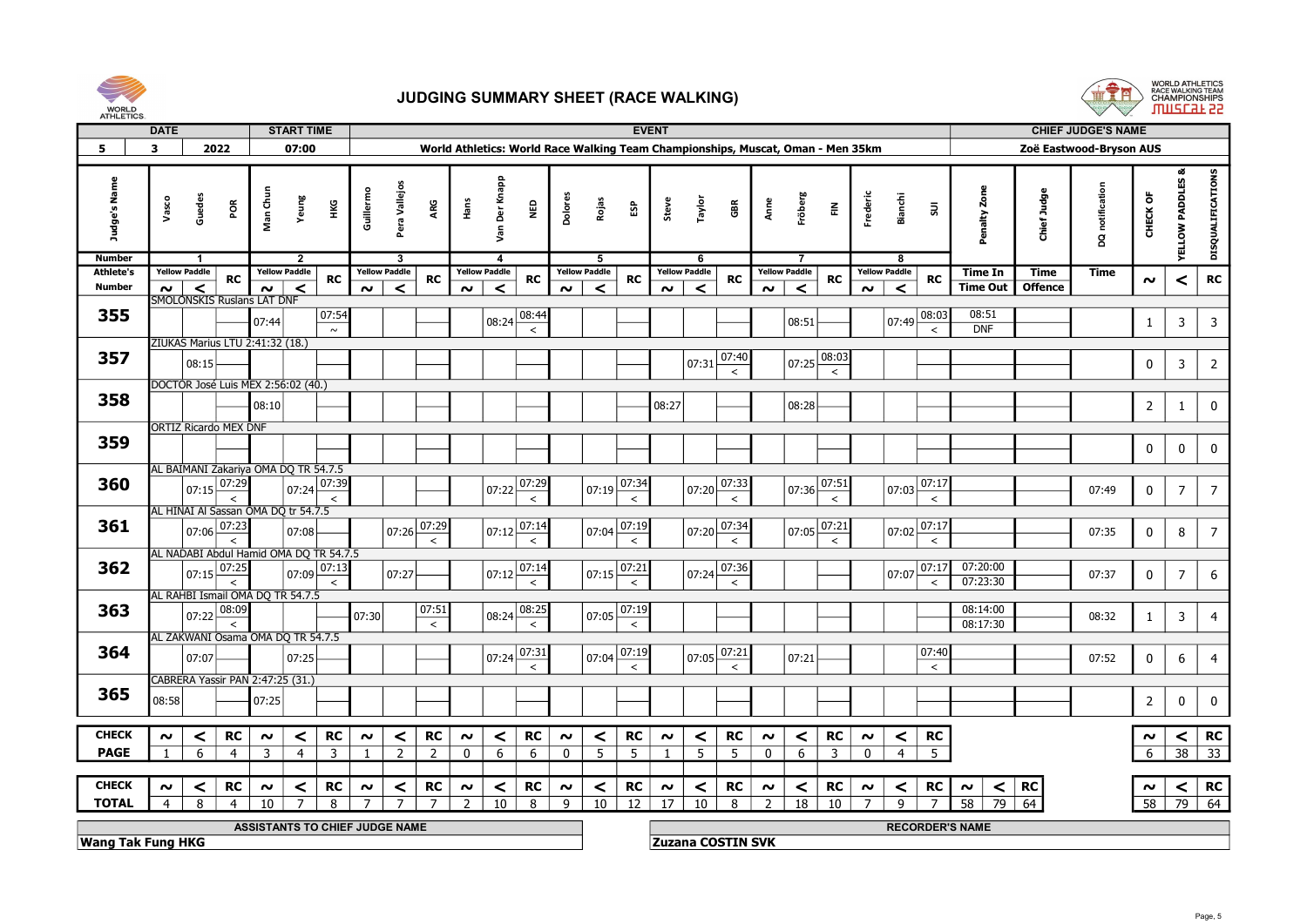



|                          | <b>DATE</b>          |                                                |                                       | <b>START TIME</b>                                |                 |                |                                                 |              |               |                        |              |        |                                        |              | <b>EVENT</b> |                            |                          |                |                      |                                                                                 |          |                      |                |                        |       |                | <b>CHIEF JUDGE'S NAME</b> |                |                    |                |
|--------------------------|----------------------|------------------------------------------------|---------------------------------------|--------------------------------------------------|-----------------|----------------|-------------------------------------------------|--------------|---------------|------------------------|--------------|--------|----------------------------------------|--------------|--------------|----------------------------|--------------------------|----------------|----------------------|---------------------------------------------------------------------------------|----------|----------------------|----------------|------------------------|-------|----------------|---------------------------|----------------|--------------------|----------------|
| 5.                       | 3                    | 2022                                           |                                       | 07:00                                            |                 |                |                                                 |              |               |                        |              |        |                                        |              |              |                            |                          |                |                      | World Athletics: World Race Walking Team Championships, Muscat, Oman - Men 35km |          |                      |                |                        |       |                | Zoë Eastwood-Bryson AUS   |                |                    |                |
| udge's Na<br>5           | Vasco                | <b>Guedes</b><br>por                           | Man Chu                               | Yeung                                            | ¥Э              | Guillermo      | Vallejo                                         | ARG          | Hans          | Der                    | NED          | Dolor  | Rojas                                  | ESP          | Steve        | <b>Pole</b> ]              | ĜК                       | Anne           | Fröberg              | $\tilde{\Xi}$                                                                   | Frederic | Bianchi              | $\Xi$          | ៱<br>슬                 |       | Chief Judge    | 흫<br>DQ notific           | CHECK OF       | <b>YELLOW PADD</b> | DISQUALIFICATI |
| <b>Number</b>            | <b>Yellow Paddle</b> | -1                                             |                                       | $\overline{\phantom{a}}$<br><b>Yellow Paddle</b> |                 |                | $\overline{\mathbf{3}}$<br><b>Yellow Paddle</b> |              |               | $\boldsymbol{\Lambda}$ |              |        | $\overline{5}$<br><b>Yellow Paddle</b> |              |              | -6<br><b>Yellow Paddle</b> |                          |                | <b>Yellow Paddle</b> |                                                                                 |          | -8                   |                |                        |       |                |                           |                |                    |                |
| Athlete's                |                      | RC                                             |                                       |                                                  | <b>RC</b>       |                |                                                 | <b>RC</b>    |               | <b>Yellow Paddle</b>   | RC           |        |                                        | RC           |              |                            | <b>RC</b>                |                |                      | RC                                                                              |          | <b>Yellow Paddle</b> | <b>RC</b>      | <b>Time In</b>         |       | <b>Time</b>    | <b>Time</b>               | $\sim$         | $\prec$            | <b>RC</b>      |
| <b>Number</b>            | $\sim$               | $\prec$<br>CAMPOS Luis Henry PER 2:47:50 (33.) | $\sim$                                | $\prec$                                          |                 | $\sim$         | $\prec$                                         |              | $\sim$        | $\prec$                |              | $\sim$ | $\prec$                                |              | $\sim$       | $\prec$                    |                          | $\sim$         | $\prec$              |                                                                                 | $\sim$   | $\prec$              |                | <b>Time Out</b>        |       | <b>Offence</b> |                           |                |                    |                |
| 366                      | 07:52                |                                                |                                       |                                                  |                 |                |                                                 |              |               | 08:02                  |              |        |                                        |              |              |                            |                          |                |                      | $1_{08:49}$ 09:06<br>$\prec$                                                    |          |                      |                |                        |       |                |                           | $\mathbf{1}$   | $\overline{2}$     |                |
|                          |                      | <b>AUGUSTYN Rafał POL DNF</b>                  |                                       |                                                  |                 |                |                                                 |              |               |                        |              |        |                                        |              |              |                            |                          |                |                      |                                                                                 |          |                      |                |                        |       |                |                           |                |                    |                |
| 367                      |                      |                                                | 08:32                                 |                                                  |                 |                |                                                 |              |               | 08:52                  |              |        |                                        |              |              |                            |                          |                | 08:31                |                                                                                 |          |                      |                |                        |       |                |                           | $\mathbf{1}$   | $\overline{2}$     | $\mathbf 0$    |
|                          |                      | BRZOZOWSKI Artur POL 2:47:03 (30.)             |                                       |                                                  |                 |                |                                                 |              |               |                        |              |        |                                        |              |              |                            |                          |                |                      |                                                                                 |          |                      |                |                        |       |                |                           |                |                    |                |
| 368                      |                      | 08:15                                          |                                       |                                                  |                 |                |                                                 |              |               |                        |              |        |                                        |              |              | 08:55                      | 09:05<br>$\overline{a}$  |                |                      |                                                                                 |          |                      |                |                        |       |                |                           | $\mathbf 0$    | $\overline{2}$     | -1             |
| 369                      |                      | JELONEK Jakub POL 2:47:55 (35.)                |                                       |                                                  |                 |                |                                                 |              |               |                        |              |        |                                        |              |              |                            |                          |                |                      |                                                                                 |          |                      |                | 09:14:00               |       |                |                           |                |                    |                |
|                          | 08:47                | $\sim$<br><b>COELHO Rui POR DNF</b>            | $\frac{1}{09:07}$ 08:20               |                                                  | 08:29<br>$\sim$ |                | $ 08:23 \overline{\smash{)}08:31}$              | $\prec$      |               |                        |              |        |                                        |              | 07:04        |                            |                          |                |                      |                                                                                 |          |                      |                | 09:17:30               |       |                |                           | $\overline{3}$ | 1                  | $\overline{3}$ |
| 370                      |                      |                                                |                                       |                                                  |                 | 07:47          |                                                 |              |               |                        |              |        |                                        |              |              |                            |                          |                |                      |                                                                                 |          |                      |                |                        |       |                |                           | $\mathbf{1}$   | $\mathbf{0}$       | $\mathbf 0$    |
|                          |                      | GAFITA Andrei ROU 3:12:41 (48.)                |                                       |                                                  |                 |                |                                                 |              |               |                        |              |        |                                        |              |              |                            |                          |                |                      |                                                                                 |          |                      |                |                        |       |                |                           |                |                    |                |
| 371                      |                      |                                                |                                       |                                                  |                 |                |                                                 |              |               |                        |              |        |                                        |              |              |                            |                          |                |                      |                                                                                 |          |                      |                |                        |       |                |                           | $\mathbf 0$    | $\bf{0}$           | $\Omega$       |
|                          |                      | MIHĂILĂ Narcis Stefan ROU 3:01:17 (42.)        |                                       |                                                  |                 |                |                                                 |              |               |                        |              |        |                                        |              |              |                            |                          |                |                      |                                                                                 |          |                      |                |                        |       |                |                           |                |                    |                |
| 372                      |                      |                                                |                                       | 07:49                                            |                 |                |                                                 |              |               |                        |              |        |                                        |              |              |                            |                          |                |                      |                                                                                 |          |                      |                |                        |       |                |                           | $\mathbf 0$    | $\mathbf{1}$       | 0              |
|                          |                      | CERNY Dominik SVK 2:47:38 (32.)                |                                       |                                                  |                 |                |                                                 |              |               |                        |              |        |                                        |              |              |                            |                          |                |                      |                                                                                 |          |                      |                |                        |       |                |                           |                |                    |                |
| 373                      | 09:10                |                                                |                                       |                                                  |                 |                |                                                 |              |               |                        |              |        |                                        |              |              |                            |                          |                |                      |                                                                                 |          |                      |                |                        |       |                |                           | $\mathbf{1}$   | $\pmb{0}$          | $\mathbf 0$    |
|                          |                      | URADNIK Miroslav SVK 2:41:30 (17.)             |                                       |                                                  |                 |                |                                                 |              |               |                        |              |        |                                        |              |              |                            |                          |                |                      |                                                                                 |          |                      |                |                        |       |                |                           |                |                    |                |
| 374                      |                      |                                                |                                       | 07:16                                            |                 | 07:17          |                                                 |              |               |                        |              | 07:41  |                                        |              |              |                            |                          |                |                      |                                                                                 |          |                      |                |                        |       |                |                           | $\overline{2}$ | $\mathbf{1}$       | $\mathbf 0$    |
|                          |                      | KARLSTRÖM Perseus SWE 2:36:14 (1.)             |                                       |                                                  |                 |                |                                                 |              |               |                        |              |        |                                        |              |              |                            |                          |                |                      |                                                                                 |          |                      |                |                        |       |                |                           |                |                    |                |
| 375                      | 09:11                |                                                | 07:34                                 |                                                  |                 |                |                                                 |              |               |                        |              |        |                                        |              |              |                            |                          |                |                      |                                                                                 |          |                      |                |                        |       |                |                           | $\overline{2}$ | $\mathbf 0$        | $\mathbf 0$    |
| <b>CHECK</b>             | $\sim$               | <b>RC</b><br>$\prec$                           | $\sim$                                | $\prec$                                          | <b>RC</b>       | $\sim$         | $\prec$                                         | <b>RC</b>    | $\sim$        | $\prec$                | <b>RC</b>    | $\sim$ | ≺                                      | <b>RC</b>    | $\sim$       | $\prec$                    | <b>RC</b>                | $\sim$         | ≺                    | <b>RC</b>                                                                       | $\sim$   | $\prec$              | <b>RC</b>      |                        |       |                |                           | $\sim$         | $\prec$            | <b>RC</b>      |
| <b>PAGE</b>              | $\overline{4}$       | $\mathbf{1}$                                   | $\overline{3}$                        | 2                                                |                 | $\overline{2}$ | $\mathbf{1}$                                    |              | $\Omega$      | 2                      | $\mathbf{0}$ | -1     | $\mathbf{0}$                           | $\mathbf{0}$ |              |                            |                          | $\mathbf{0}$   | $\overline{2}$       | $\overline{1}$                                                                  | $\Omega$ | $\mathbf{0}$         | $\mathbf 0$    |                        |       |                |                           | 11             | 9                  | $-5$           |
| <b>CHECK</b>             | $\sim$               | RC<br>$\prec$                                  | $\sim$                                | $\prec$                                          | <b>RC</b>       | $\sim$         | $\prec$                                         | <b>RC</b>    | $\sim$        | $\prec$                | <b>RC</b>    | $\sim$ | $\prec$                                | <b>RC</b>    | $\sim$       | $\prec$                    | <b>RC</b>                | $\sim$         | $\prec$              | <b>RC</b>                                                                       | $\sim$   | $\prec$              | <b>RC</b>      | $\sim$                 | $\,<$ | RC             |                           | $\sim$         |                    | $\lt$ RC       |
| <b>TOTAL</b>             | $\mathbf{R}$         | $\mathsf{Q}$<br>$5^{\circ}$                    | 13                                    | $\Omega$                                         | $\mathsf{Q}$    | $\Omega$       | $\mathsf{R}$                                    | $\mathbf{R}$ | $\mathcal{D}$ | 12                     | 8            | 10     | 10 <sup>°</sup>                        | 12           | 18           | 11                         | $\mathsf{Q}$             | $\overline{z}$ | 20                   | 11                                                                              | 7        | $\mathsf{o}$         | $\overline{7}$ | 69                     | 88    | $\sqrt{69}$    |                           | 69             |                    | 88 69          |
|                          |                      |                                                | <b>ASSISTANTS TO CHIEF JUDGE NAME</b> |                                                  |                 |                |                                                 |              |               |                        |              |        |                                        |              |              |                            |                          |                |                      |                                                                                 |          |                      |                | <b>RECORDER'S NAME</b> |       |                |                           |                |                    |                |
| <b>Wang Tak Fung HKG</b> |                      |                                                |                                       |                                                  |                 |                |                                                 |              |               |                        |              |        |                                        |              |              |                            | <b>Zuzana COSTIN SVK</b> |                |                      |                                                                                 |          |                      |                |                        |       |                |                           |                |                    |                |